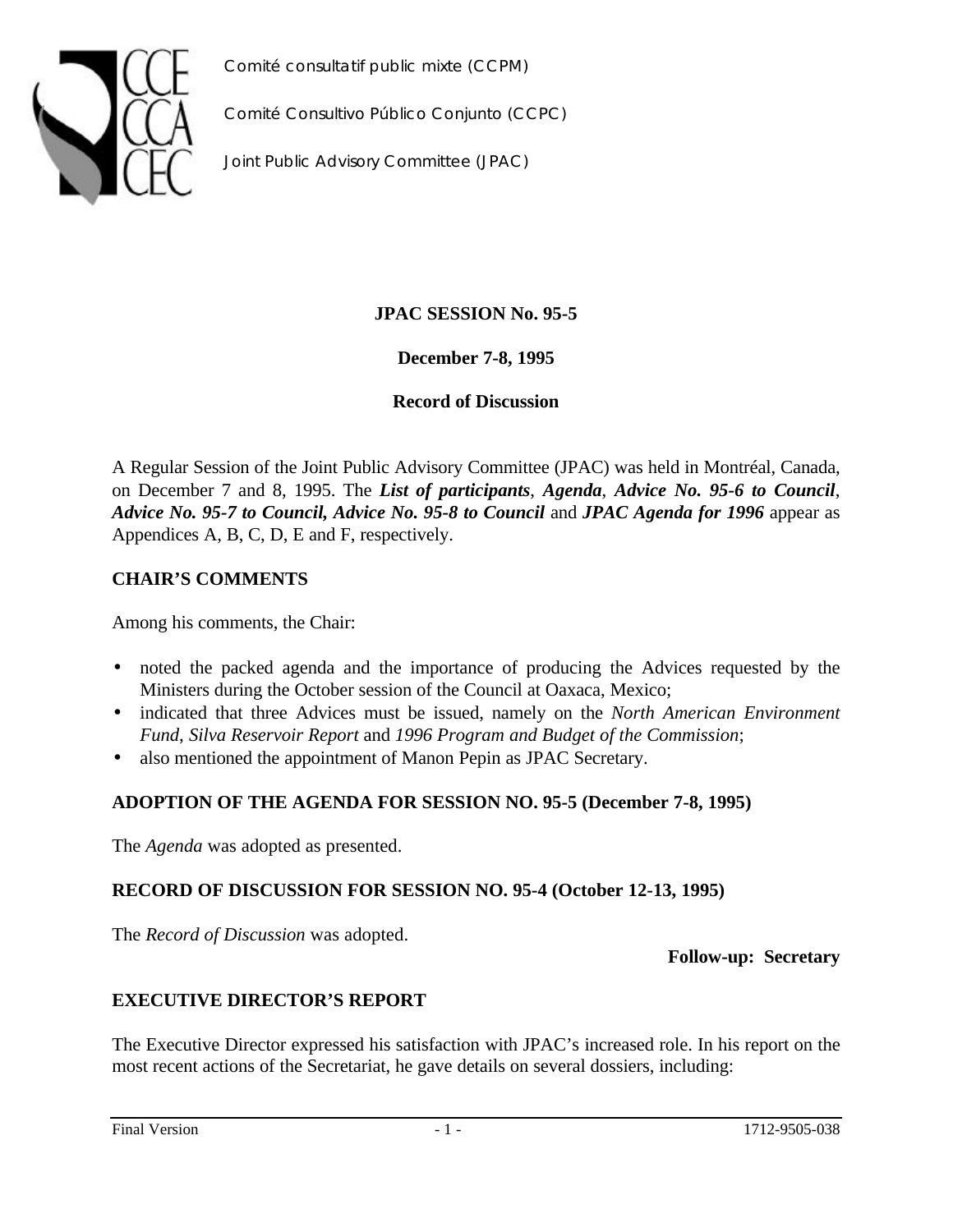- the tremendous work done by Secretariat personnel to produce the *1996 Program and Budget of the Commission*. On the subject of the 1996 Budget, he noted that the three Parties will contribute the same amount as last year, namely \$10,330.00 million US, which will restrict budgetary commitments for the coming year. He also mentioned that the *1996 Program and Budget of the Commission* must be approved by the Council before it can be distributed in its final form to the public.
- the *Silva Reservoir Report* is the first document produced by the Secretariat under Article 13 of the Agreement that governs the Commission. Therefore, the distribution of the recommendations in this report is of vital importance;
- the implementation of the *North American Environment Fund* will also be an important Commission project.

Finally, the Executive Director emphasized the exceptional contribution of Jacques Gérin, JPAC's first Chair. His constant availability and commitment were very much appreciated.

In reply to a question from a Committee member, the Executive Director reaffirmed the Secretariat's policy of sending the appropriate documents to the JPAC members at the same time as they are sent to the three Parties.

# **NORTH AMERICAN ENVIRONMENT FUND**

At the Council Session in Oaxaca, the Ministers entrusted JPAC with the mandate of determining the criteria which should govern the new North American Environment Fund.

Sheila Leahy, a consultant retained by JPAC and the Secretariat, presented a document entitled "Information document submitted to JPAC regarding financing criteria for the North American Environment Fund" to the JPAC members.

The members made the following suggestions which are reflected in Advice No. 95-6 to Council which appears as Appendix C of the present Record of Discussion:

- include a mission statement;
- exclude "governments" as entities eligible to receive support;
- do not require the funds to be distributed equally between the three countries;
- devote the whole amount of two million dollars Canadian to subsidies;
- take the expenses for administering the Fund from the CEC operating budget;
- limit overhead and simplify administration;
- entrust Commission Secretariat personnel with the task of preselecting proposals and formulating recommendations to JPAC;
- entrust JPAC with the mandate of studying these recommendations and approving the awarding of subsidies;
- form a group of volunteer technical advisors to clarify, if needed, questions or concerns raised by CEC personnel or JPAC members;
- recommend that the Fund be applied only to non-governmental organizations;
- support grass-roots activities so that the Fund is more inclusive than exclusive;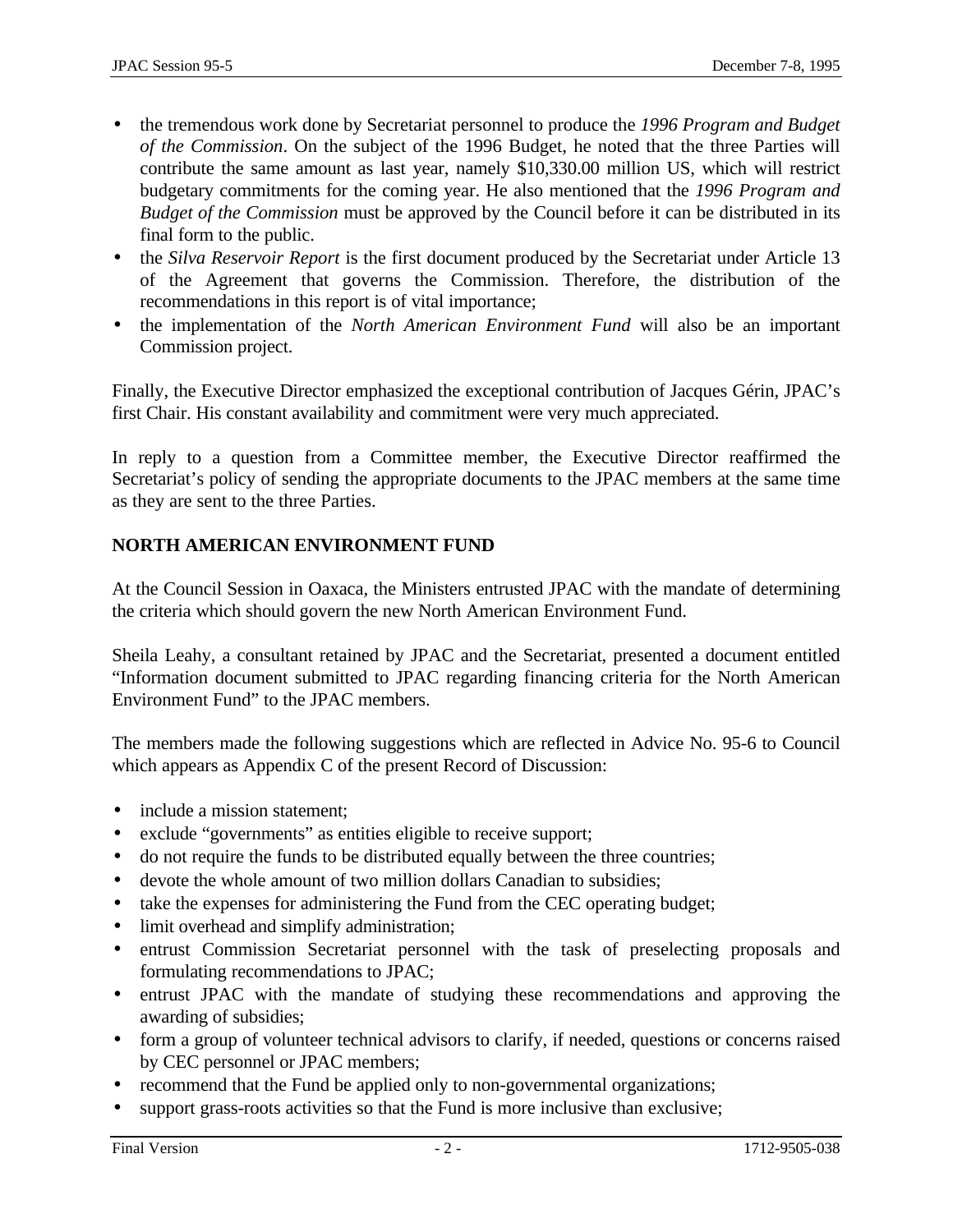- add the following points to the section on supplementary selection criteria: credibility and stability of the organization, support from and effect on the community, repetition and transferability;
- recommend that the Council launch the Fund and solicit proposals at its upcoming session;
- recommend that the CEC distribute the draft of the selection criteria and administrative structure so that the public may study it and formulate comments.

## **ACTION: Council and Secretariat**

## **PROGRAM AND BUDGET FOR 1996**

At the Oaxaca session, the Council gave JPAC the mandate to advise the Ministers on the *1996 Program and Budget of the Commission.* In this regard, the Secretariat presented this document to the JPAC members with a brief explanation of all the proposed projects.

As time constraints prevented an in-depth analysis of each project, it was agreed that the Advice to Council will present the overall program rather than the individual projects. Advice No. 95-8 to Council entitled "*1996 Program and Budget of the Commission*", which appears as Appendix E of the present Record of Discussion, reports the suggestions made by JPAC.

A number of additional suggestions were put forward, including the following examples:

- maintain, if not increase, the Commission's level of financing over the coming years;
- try to promote the harmonization of the different environmental policies and laws of the three Parties;
- increase the involvement of the population in developing the Commission's program;
- propose priorities;
- increase the involvement of the business community;
- use studies, reports and research from other organizations that have been working for many years on projects that are complementary to the Commission's projects;
- focus on concrete results;
- widely publicize the results of these projects.

It was specified that the travel expenses of government representatives who participate in the experts' meetings are paid by the Commission, with the exception of civil servants who are directly appointed to the CEC, for example as alternate representatives.

Finally, the JPAC members expressed their desire to be involved in the Commission's work program. In this regard, it was agreed that one or more of the Secretariat personnel responsible for projects will attend JPAC's upcoming regular sessions to discuss the projects with the Committee members so that they will be better informed regarding the progress of certain dossiers.

# **ACTION: Council and Secretariat**

## **JPAC 1996**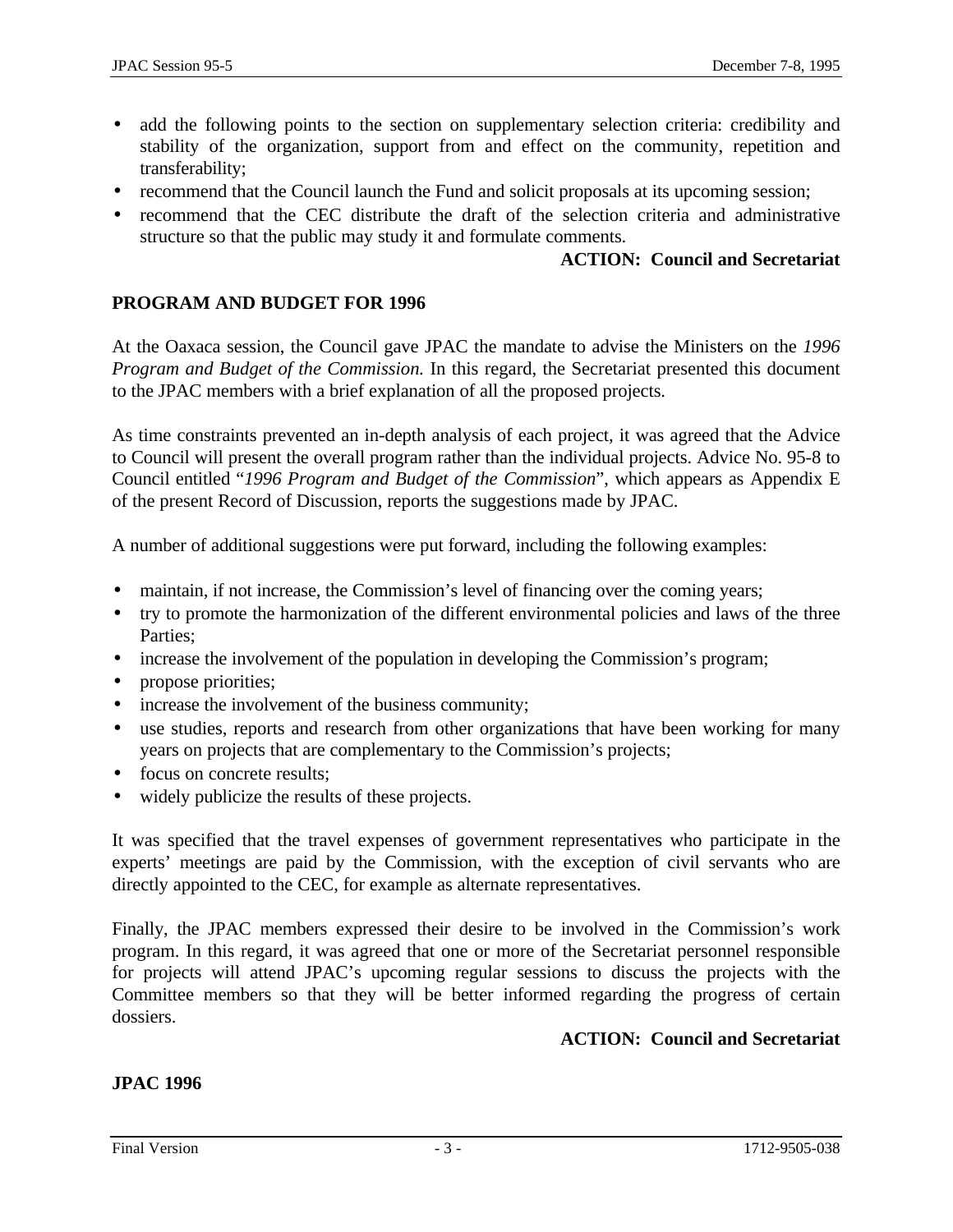Following her experience at the last public session of the Council at Oaxaca, consultant Patricia Hayes presented a series of overheads to the JPAC members which outlined the challenges the Committee will have to face over the coming year. A number of points were made, including:

- JPAC's mandate in relation to the Council and Secretariat;
- following up on JPAC's Advices to Council;
- relations between JPAC and the public;
- public participation in the CEC;
- the need for JPAC to be proactive;
- the strong desirability that all members of the Committee consistently participate in the sessions.

The members also discussed the upcoming Council Session in Hamilton planned for April 1996. Many suggestions were put forward, including the following:

- the annual meeting of the Council should be the Commission's central event;
- the dates for this session should be finalized as soon as possible;
- this session should be held over two days and not just one;
- it is desirable that the Ministers attend for at least one day;
- the support documents should be available to the public at least one month before the session opens;
- the structure of the public session should promote dialogue between the various participants;
- the Agenda should make provision for interaction with the public and the Ministers;
- the structure of the discussions between the public and the Ministers should be well-defined;
- JPAC would like to have the opportunity to hold discussions with the Ministers as in Oaxaca;
- a single theme is proposed in order to focus the action better;
- a theme directly related to the 1996 Program, such as risk reduction;
- this theme should be discussed in a public workshop;
- the selection criteria for giving financial aid to NGOs to participate in this session should be established as soon as possible.

# **ACTION: Council, Secretariat and JPAC**

# **SILVA RESERVOIR REPORT**

The Secretariat presented the *Silva Reservoir Report*. It was stated that this report contains the recommendations of a group of eminent experts from the three countries and also the Secretariat's recommendations.

As requested by the Council at the Oaxaca session, the JPAC members have formulated an Advice regarding this report. JPAC's recommendations appear in Appendix D of the present Record of Discussion as Advice No. 95-7 which reflects the discussion of the Committee members on this subject.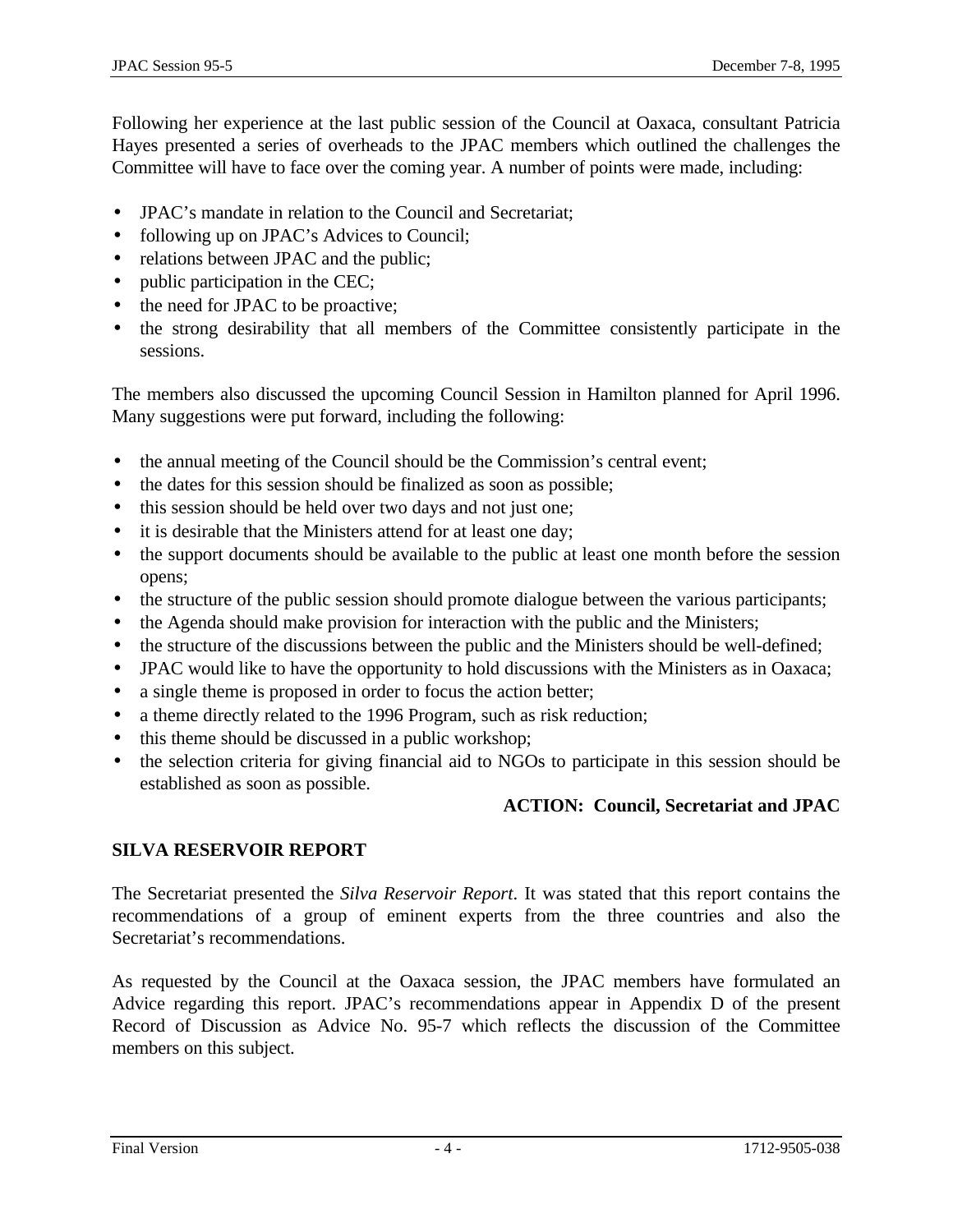During the course of the discussion, a case in Alberta, Canada, similar to that of the Silva reservoir was brought up. In reply to this question, the Secretariat person in charge of this project stated that certain members of the scientific panel were familiar with this Canadian case and had taken it into account in the recommendations in the Silva Report.

A desire was expressed that an order of priority for the recommendations be defined.

The Committee encouraged the Parties to obtain collaboration from the private sector in order to resolve this problem at the Silva reservoir as soon as possible.

## **ACTION: Council**

## **PENDING BUSINESS**

With regard to the *Workshop on the economic instruments of technical cooperation* for which Louise Comeau was responsible, it was agreed that this dossier would be followed up as part of the *1996 Program of the Commission*.

Since the Commission's *1995 Annual Report* must be ready for publication during the month of March 1996, the JPAC members will shortly be receiving a proposed text for their approval; this text will describe JPAC's mandate with details on the Committee's actions during 1995.

**ACTION: Secretariat**

# **TELECONFERENCE: REVISION OF ADVICES TO COUNCIL**

Because of a communications problem, it was impossible to contact Messrs. Bustamente and Barroso as agreed.

# **UPCOMING JPAC SESSIONS**

So that all the JPAC members can plan their agenda for 1996, the dates and locations of the upcoming sessions were finalized. Appendix F gives the JPAC Agenda for 1996.

# **RATIFICATION OF ELECTION OF JPAC CHAIR FOR 1996**

As stipulated in the guidelines set out during the JPAC regular session in January 1995, the outgoing Chair, Jacques Gérin, announced that Jonathan Plaut received the majority of the votes. Mr. Plaut accepted the mandate. Therefore, he will assume the position of Committee Chair for the coming year.

The Committee members took the opportunity to thank the outgoing Chair.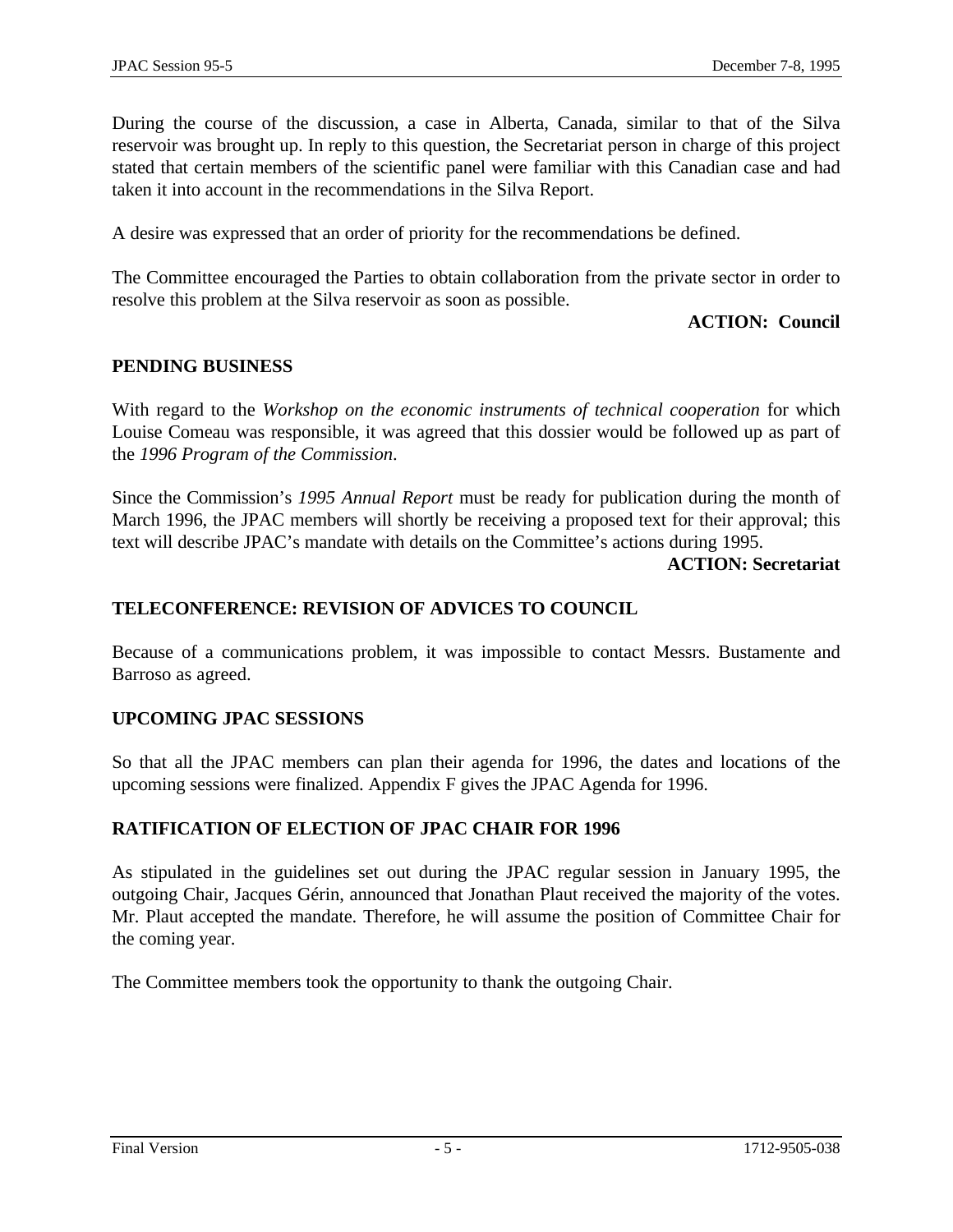# **ADJOURNMENT**

Among his closing comments, the outgoing Chair expressed his satisfaction with having had the privilege of occupying this position and wished the new Chair every success.

The session adjourned at 2:30 p.m., December 8, 1995.

Written by Manon Pepin December 15, 1995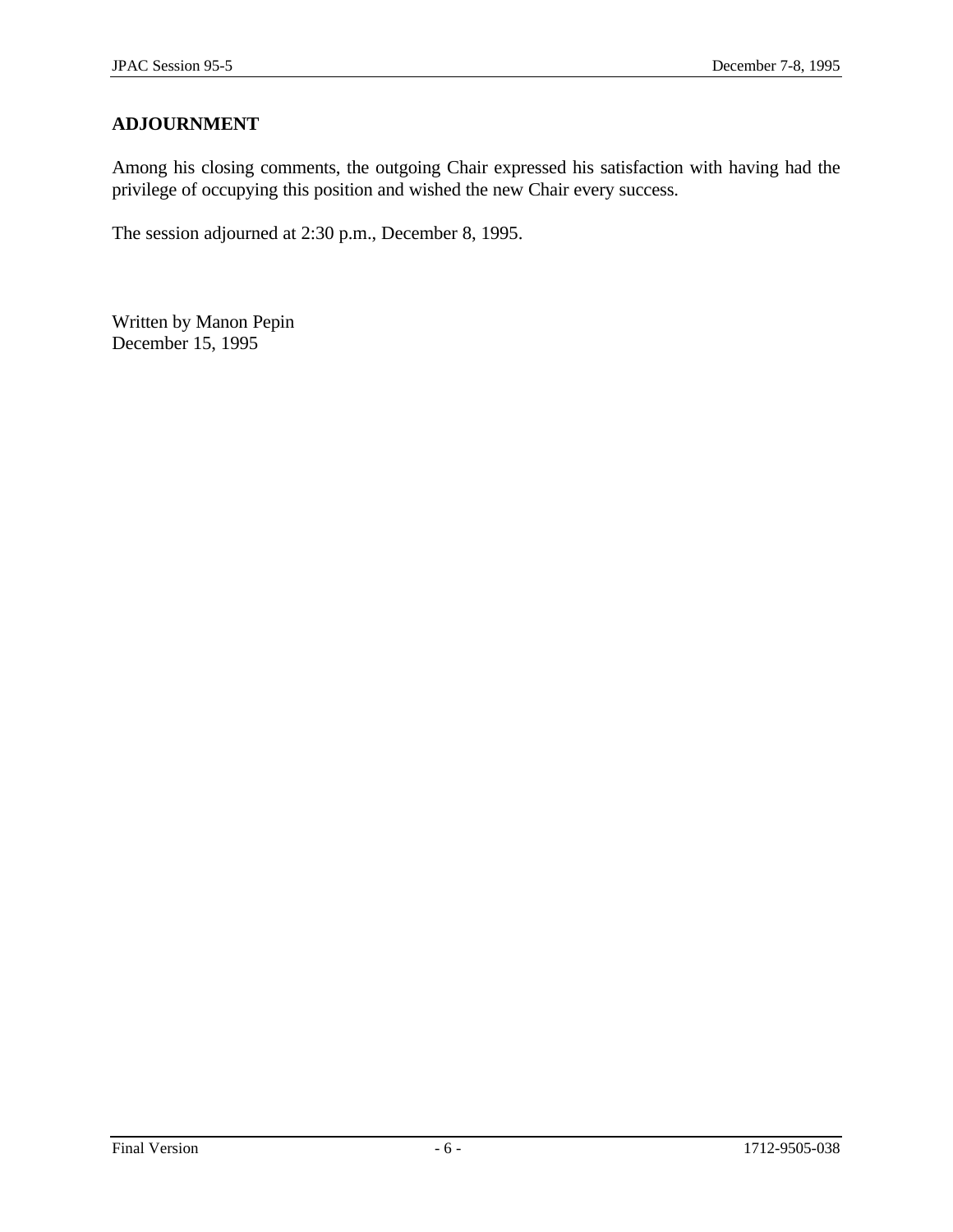

*Comité Consultivo Público Conjunto (CCPC)*

*Joint Public Advisory Committee (JPAC)*

Appendix A

# **JPAC SESSION 95-5, DECEMBER 7-8, 1995**

**List of participants**

# **CANADA**

Mike Apsey Michael E. Cloghesy Louise Comeau Jacques Gérin

# **MEXICO**

Iván Restrepo

## **UNITED STATES**

Peter Berle Jonathan Plaut Jean Richardson John D. Wirth

## **OBSERVERS**

Verónica Avila (Public) Andy Bowcott (Permanent Committee of the Commission - Environment Canada) Katherine Foster (Consultant) Adam Greene (United States Council for International Business) Patricia Hayes (Consultant) Sheila Leahy (Consultant) Philip Sohen (Sierra Club of Canada) Angela Stadel (Office of Rosemarie Kuptana)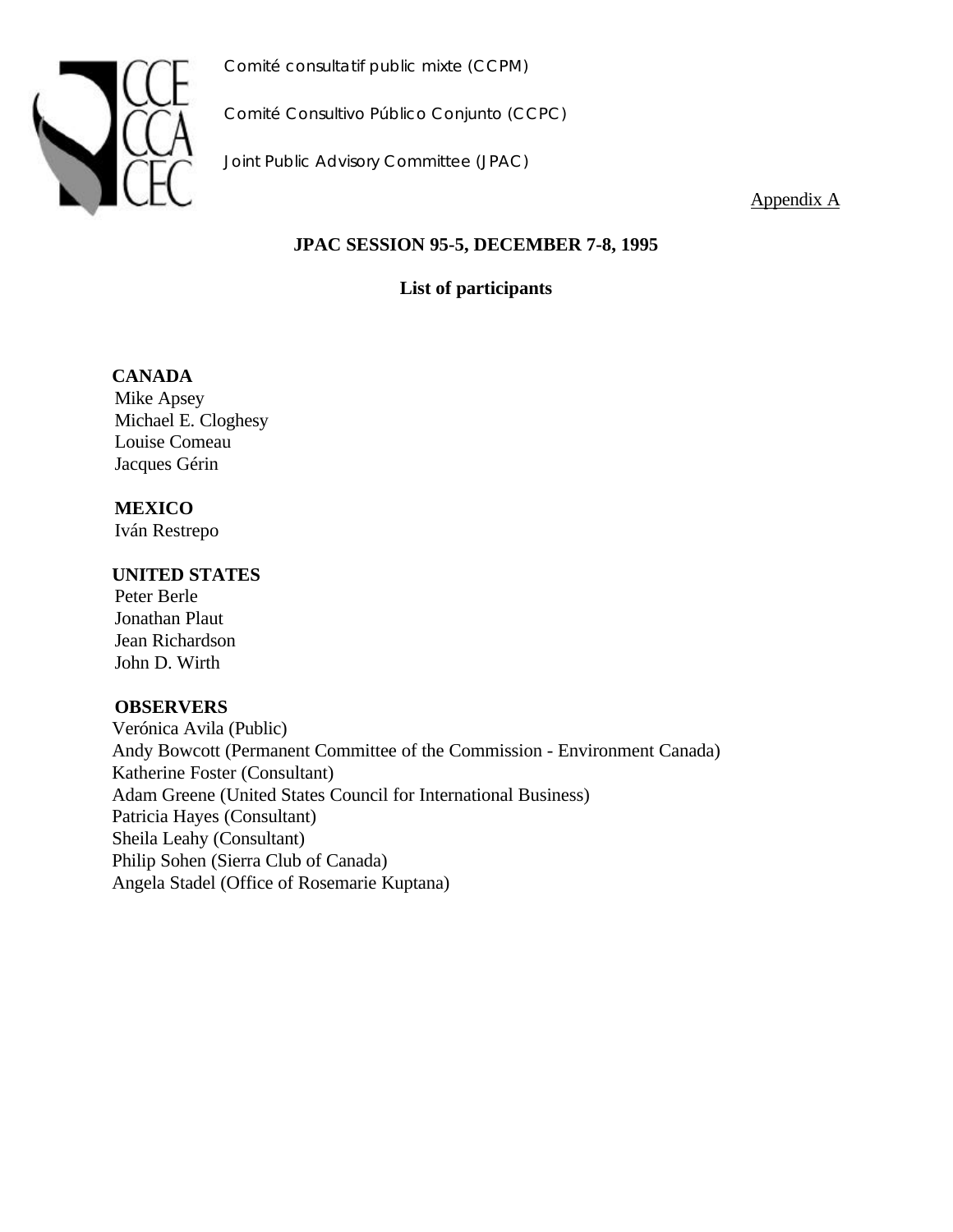

*Comité Consultivo Público Conjunto (CCPC)*

*Joint Public Advisory Committee (JPAC)*

Appendix B

## **COMMITTEE SESSION 95-5**

Montreal, December 7 - 8, 1995 *CEC Secretariat, Council Room* (revised 04/12/95)

## **Wednesday, December 6**

| $7:00 - 8:30$ p.m. | Presentation: "Internet Communication" & Informal Gathering |
|--------------------|-------------------------------------------------------------|
|                    | <b>CEC</b> Secretariat (Council Room)                       |

## **Thursday, December 7**

| 8:00 a.m.    | Welcome and Overview                                             |
|--------------|------------------------------------------------------------------|
| $8:15$ a.m.  | Approval of Agenda                                               |
|              | Approval of Record of Discussion of Session 95-4                 |
| 8:30 a.m.    | <b>Executive Director's Report</b>                               |
| $9:00$ a.m.  | North American Environmental Fund                                |
|              | Presentation by Sheila Leahy                                     |
|              | <b>Discussion Period</b><br>$\bullet$                            |
|              | • Formulation of the Advice to Council                           |
| $12:00$ p.m. | Luncheon CEC Secretariat (Council Room)                          |
| $1:00$ p.m.  | 1996 Program and Budget                                          |
|              | <b>Secretariat Presentation</b>                                  |
|              | <b>Discussion Period</b><br>$\bullet$                            |
|              | Formulation of the Advice to Council<br>$\bullet$                |
| $4:00$ p.m.  | <b>JPAC 1996</b>                                                 |
|              | Purpose of JPAC Sessions within CEC Decision Making<br>$\bullet$ |
|              | Lessons from Oaxaca: Recommendations for Hamilton                |
|              | • Sessions Focus and Schedule: Supporting Budget                 |
| 6:30 p.m.    | Closing                                                          |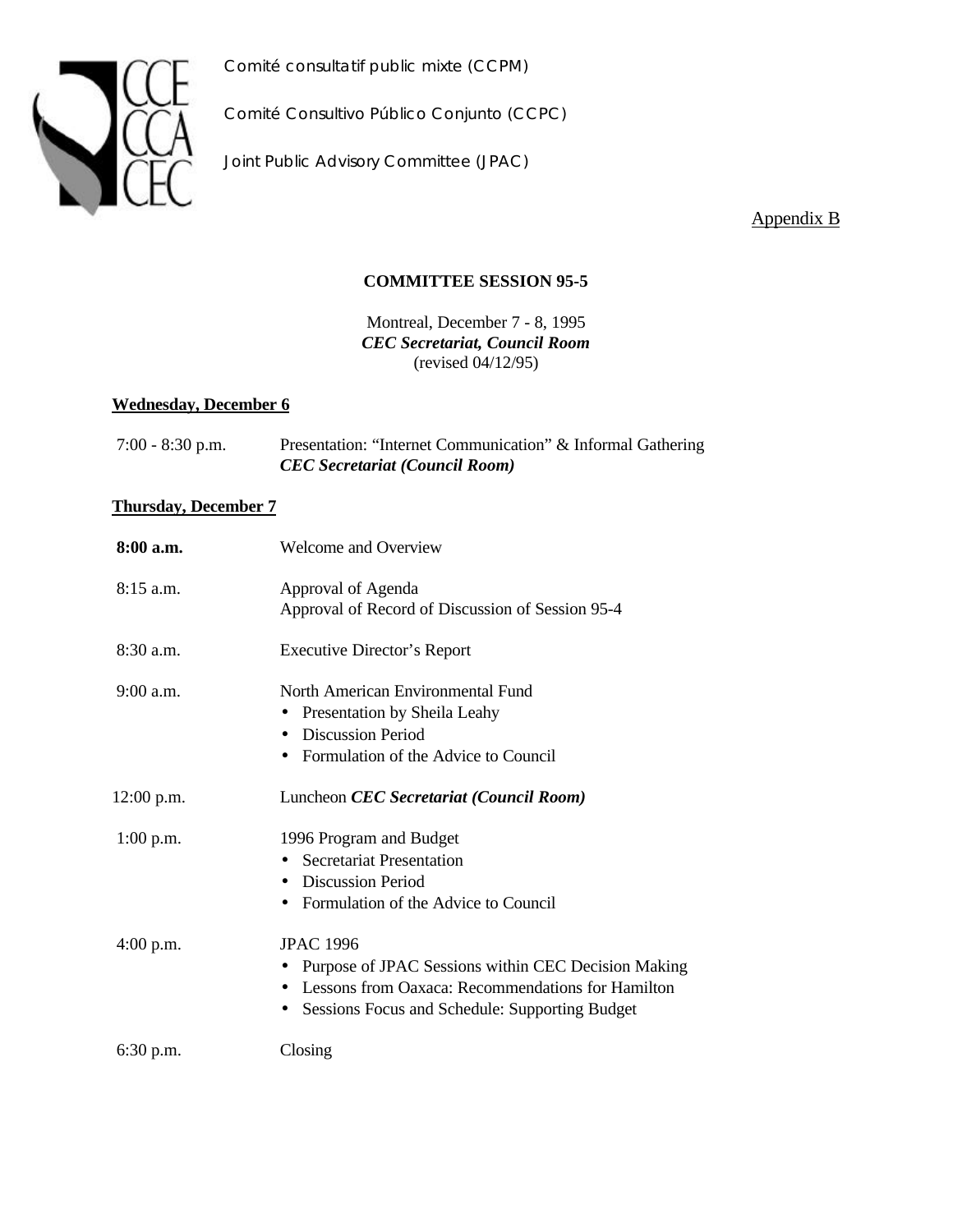

*Comité Consultivo Público Conjunto (CCPC)*

*Joint Public Advisory Committee (JPAC)*

## **COMMITTEE SESSION 95-5**

Montreal, December 7 - 8, 1995 *CEC Secretariat, Council Room*

(revised 07/12/95)

## **Friday, December 8**

| 8:00 a.m.    | North American Environment Fund                                                                                                                         |
|--------------|---------------------------------------------------------------------------------------------------------------------------------------------------------|
| 8:30         | Silva Reservoir Report<br><b>Secretariat Presentation</b><br><b>Discussion Period</b><br>$\bullet$<br>Formulation of the Advice to Council<br>$\bullet$ |
| 9:30         | 1996 Program and Budget cont'd                                                                                                                          |
| 10:30        | JPAC 1996 cont'd                                                                                                                                        |
| 11:30        | <b>Outstanding Items</b><br>• Workshop on the Economic Instruments of Technical Cooperation<br><b>Annual Report</b>                                     |
| $12:00$ p.m. | Luncheon CEC Secretariat (Council Room)                                                                                                                 |
| 1:00         | Conference Call: Review of Advices to Council                                                                                                           |
| 2:00         | Ratification of the Election of JPAC Chairperson for 1996                                                                                               |
| 2:15         | Adjournment                                                                                                                                             |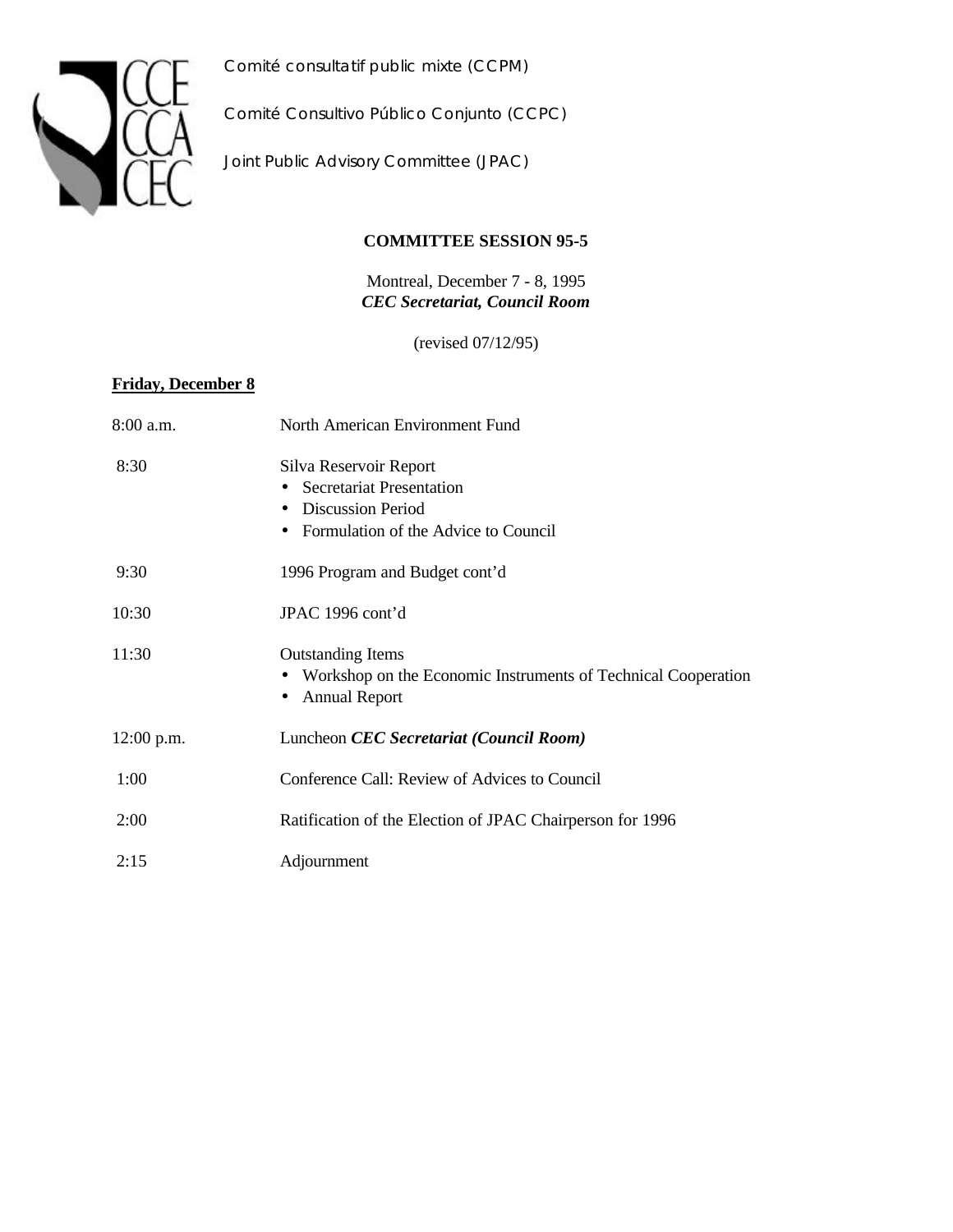

*Comité Consultivo Público Conjunto (CCPC)*

*Joint Public Advisory Committee (JPAC)*

Appendix C

## **ADVICE TO COUNCIL: N<sup>o</sup> 95-6**

## **Re: North American Environment Fund**

As requested by Council, JPAC has examined how the North American Environment Fund could be established in accordance with the parameters set out in Council Resolution 95-9.

The attached document entitled "Administrative Structure and Funding Criteria for the North American Environment Fund" represents the advice of JPAC in the form of a working document. Such a document should allow the Alternates Representatives to review and decide on the issues related to the creation of the Fund.

JPAC recommends that a simple consultation take place by mail & electronic means with stakeholder in January 1996 to allow a final document for decision by Council in February or March in time for launching the Fund at the Council Session in Hamilton in April 1996.

December 8, 1995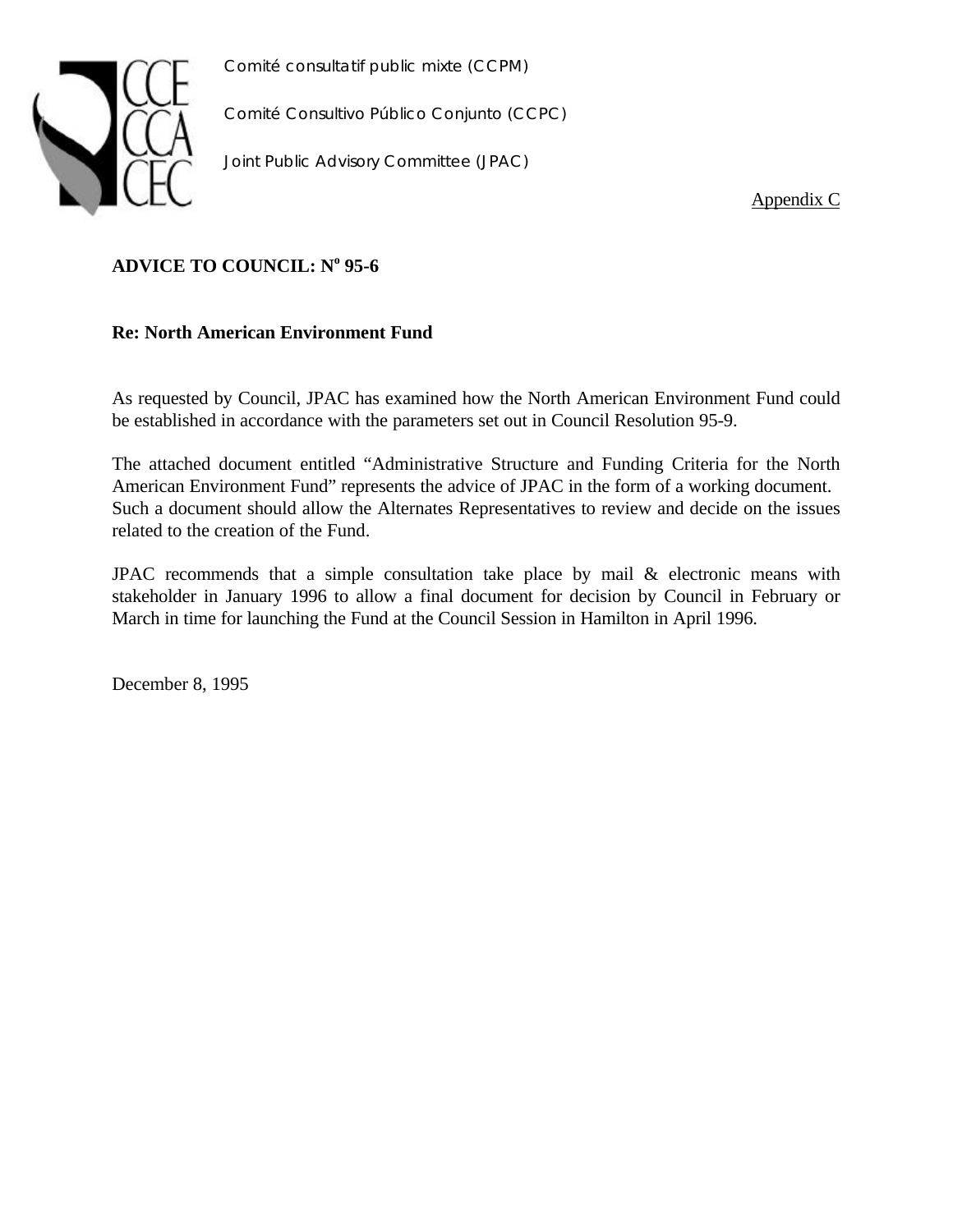# **ADMINISTRATIVE STRUCTURE AND FUNDING CRITERIA FOR THE NORTH AMERICAN ENVIRONMENT FUND December 8, 1995**

## **CONTENTS**

#### **SECTION ONE**

Summary of Directives from the Council's Resolution to Create the North American Environment Fund

Proposed Mission Statement

#### **SECTION TWO**

Proposed Fund Administration

### **SECTION THREE**

Eligibility Issues

A. Eligibility criteria for organizations 1. Type

B. Eligibility criteria for programs

- 1. Focus
- 2. Types of Programs
- 3. Additional Programmatic Screens

#### **SECTION FOUR**

Proposed Implementation Timetable

### **APPENDIX**

Council Resolution # 95-9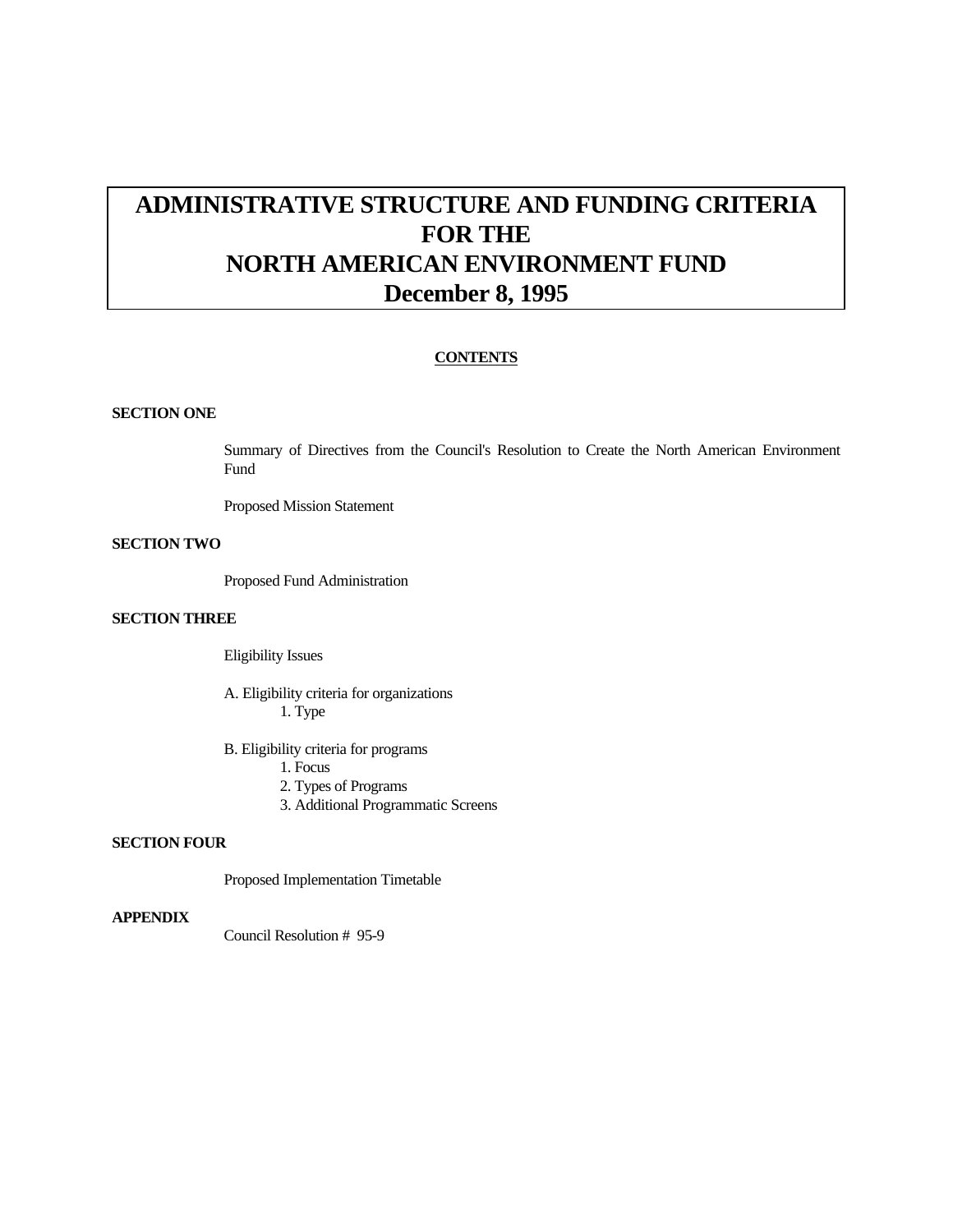# **SECTION ONE**

### **DIRECTIVES FROM THE COUNCIL'S RESOLUTION # 95-9 TO CREATE THE NORTH AMERICAN ENVIRONMENT FUND (NAEF)**

The enabling resolution to create the Fund is attached as Appendix A. The JPAC responded to the following directives from the resolution in reviewing the criteria:

- a. Recognize the public's role under the North American Agreement for Environmental Cooperation
- b. Recognize unique and essential role played by local communities, local governments and nongovernmental (NGO) organizations ...
- c. ... in conserving, protecting and enhancing the environment and ensuring the sustainable use of natural resources
- d. Allocate \$2 million CAN funds annually from CEC 95 Budget
- e. Yearly allocation will be expended equally in the three countries
- f. Administered by the Secretariat of the CEC
- g. Support the priorities of the CEC's annual work program
- h. CEC must include the NAEF as an element of the 1996 and subsequent annual programs and budgets, subject to annual Council review
- i. Advice needed from the JPAC in formulating proposals for the most efficient use of the NAEF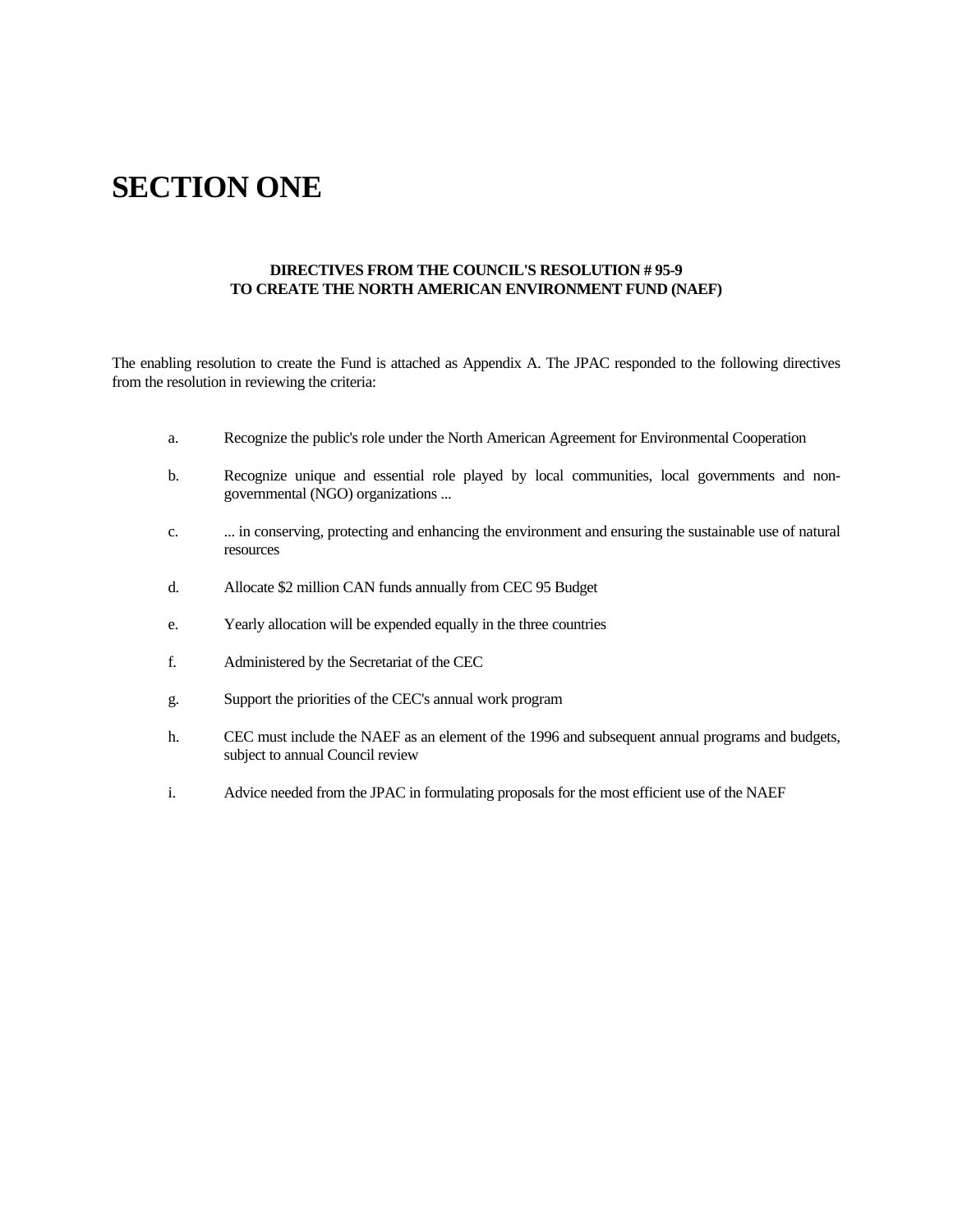JPAC members provide the following advice regarding two requirements in the resolution:

1. Exclude "governments" as eligible candidates for support

Point b. identifies "governments" as possible agents that could be supported by the Fund. JPAC members agree that governments have the means to levy resources (e.g. taxes) that other agents do not and should therefore not be eligible for support from the NAEF.

2. Do not require that funds be distributed equally between countries.

Point e. directs that the \$2 million be distributed equally between the three countries. JPAC members appreciate the need for equity, but believe that a communal pool of resources would encourage more bi and tri-national proposals. They suggest that the distribution of resources would be driven by the quality of proposals as agreed to by representatives from the three countries during the grant review process.

## **PROPOSED ELEMENTS OF A MISSION STATEMENT**

JPAC members propose the following key elements that should be included in a mission statement for the Fund.

The Fund seeks to support programs and activities that...

- 1. are community-based
- 2. support and enhance sustainable development objectives that relate to the conservation, protection and enhancement of the environment
- 3. utilize the process mechanisms of the CEC
- 4. are small and project-based
- 5. foster cooperative partnerships
- 6. have strong evaluation plans
- 7. empowers and builds capacity of local peoples and institutions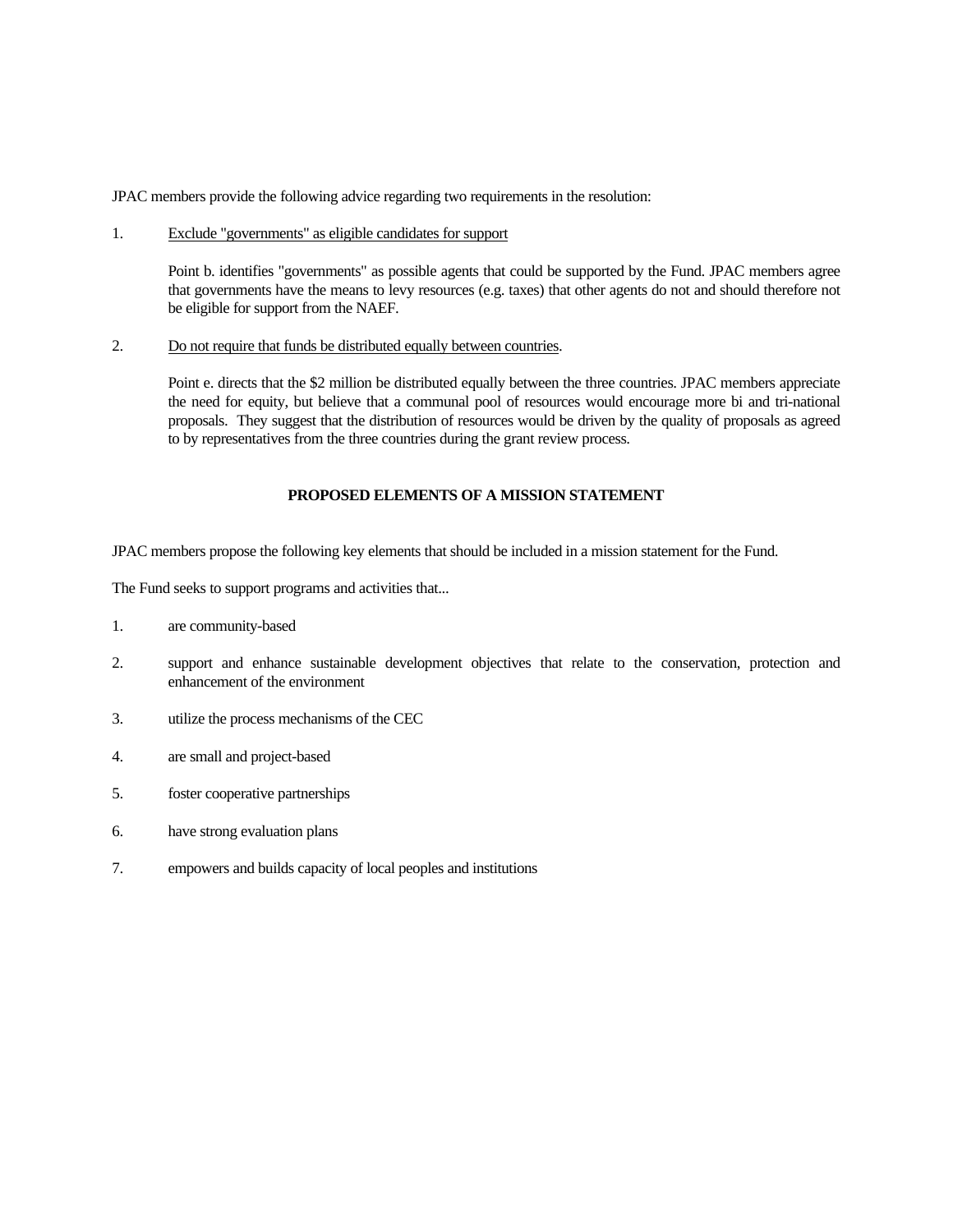# **SECTION TWO**

#### **PROPOSED FUND ADMINISTRATION**

The JPAC recommends that the Secretariat administer the Fund under the following guidelines:

- a. The entire \$2 Million CAN allocation would be used for grants.
- b. Administrative costs for the Fund would be taken from the core operating budget of the CEC.
- c. With the goal of limiting overhead and administrative complexity, a streamlined proposal review structure is suggested. It would include:
	- 1. The Secretariat would assign CEC staff to conduct a preliminary screening of proposals and make recommendations to the JPAC.
	- 2. The JPAC would review staff recommendations and approve grants.

NOTE: There was strong majority support for this recommendation (6 for and 2 against), but not consensus. A majority of JPAC members believed that there was no need for the CEC to assume the expense of another decision-making body. Moreover, the majority believed that the Council directed the JPAC to take a more active role.

A minority of JPAC members were concerned with it playing a "decision-making" role by approving grants. They believe that the JPAC should maintain its advisory role and that the task of approving grants should be left to an independent board or CEC staff.

> 3. A volunteer group of technical advisors will, as appropriate, be enlisted to help clarify questions or concerns raised by CEC staff or JPAC members.

JPAC members strongly agree that the integrity of the Fund will be enhanced by maintaining an appropriate distance from political pressures. As such, Council members are not directly involved in the decision making structure proposed by JPAC.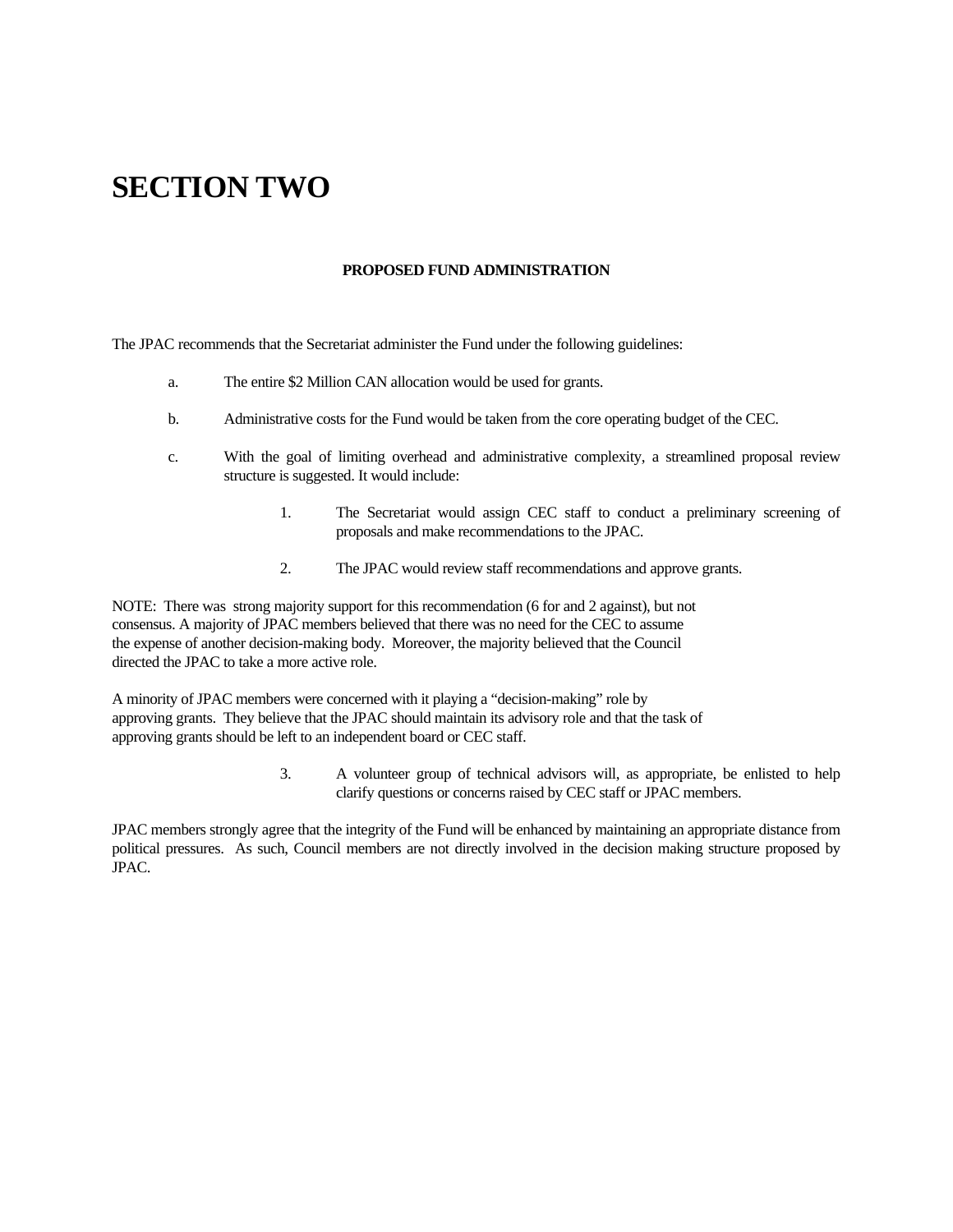- d. A rating system concerning the social, economic, environmental implications of a grant would be used to ensure a balanced and fair review process across the three countries.
- e. An application form would be used to facilitate the act of applying for a grant and standardize the review process.
- f. Two grant cycles a year would be established, allowing sufficient time for review and follow-up evaluation.
- g. Deadlines would be established.
- h. The Fund would require applicants to complete a two-page pre-proposal. A full proposal would be requested of those applicants whose pre-proposal fit the criteria and warrant closer scrutiny.
- i. The Secretariat would establish a discretionary fund for small grants under \$10,000 that may be awarded anytime.

Discretionary funds provide the Secretariat the flexibility to, for example:

- provide support to small organizations to build capacity;

- provide planning grants to help organizations conduct the necessary background work and coalition building to construct a more advanced project.

- j. The JPAC would be responsible for evaluating the performance of the Fund and recommending a refinement of criteria, if needed.
- k. The Fund would be able to accept and/or seek additional resources.
- l. The Fund would broadly distribute resources to organizations in all three countries.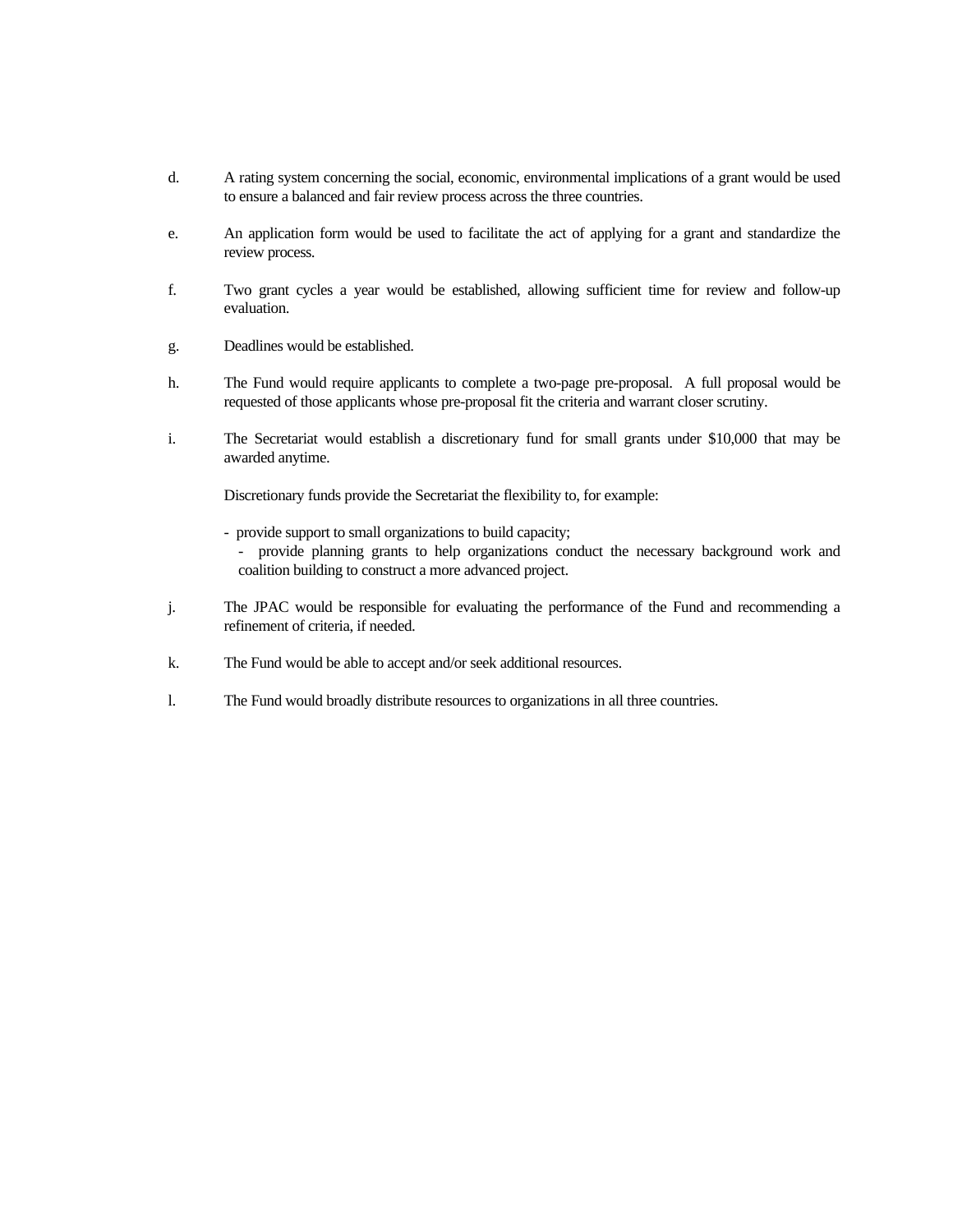# **SECTION THREE**

#### **ELIGIBILITY ISSUES**

#### **A. ELIGIBILITY CRITERIA FOR ORGANIZATIONS**

#### **Type**

The resolution identified the essential role of local communities, local governments and non-governmental organizations as agents with ideas and programs worth supporting.

The JPAC recommends that the Fund support only non-governmental organizations. For reasons noted in Section One, governmental entities would not be eligible.

The term "non-governmental" would be inclusive and encourage a wide variety of groups and organizations to apply. There was broad agreement by JPAC members that support for individuals may, in some instances, be appropriate. Additional criteria for grants to individuals would be employed.

### **B. ELIGIBILITY CRITERIA FOR PROGRAMS**

#### **1. Local**

The resolution to establish the NAEF recognizes the importance of supporting programs that have "local" significance and impact.

JPAC members believe that resources should go to support actions at the grassroots level. The interpretation of grassroots should be broadly defined so as to be inclusive rather than exclusive. JPAC members recommend that the objective of empowering and building the capacity of local peoples and institutions should be a guiding principle.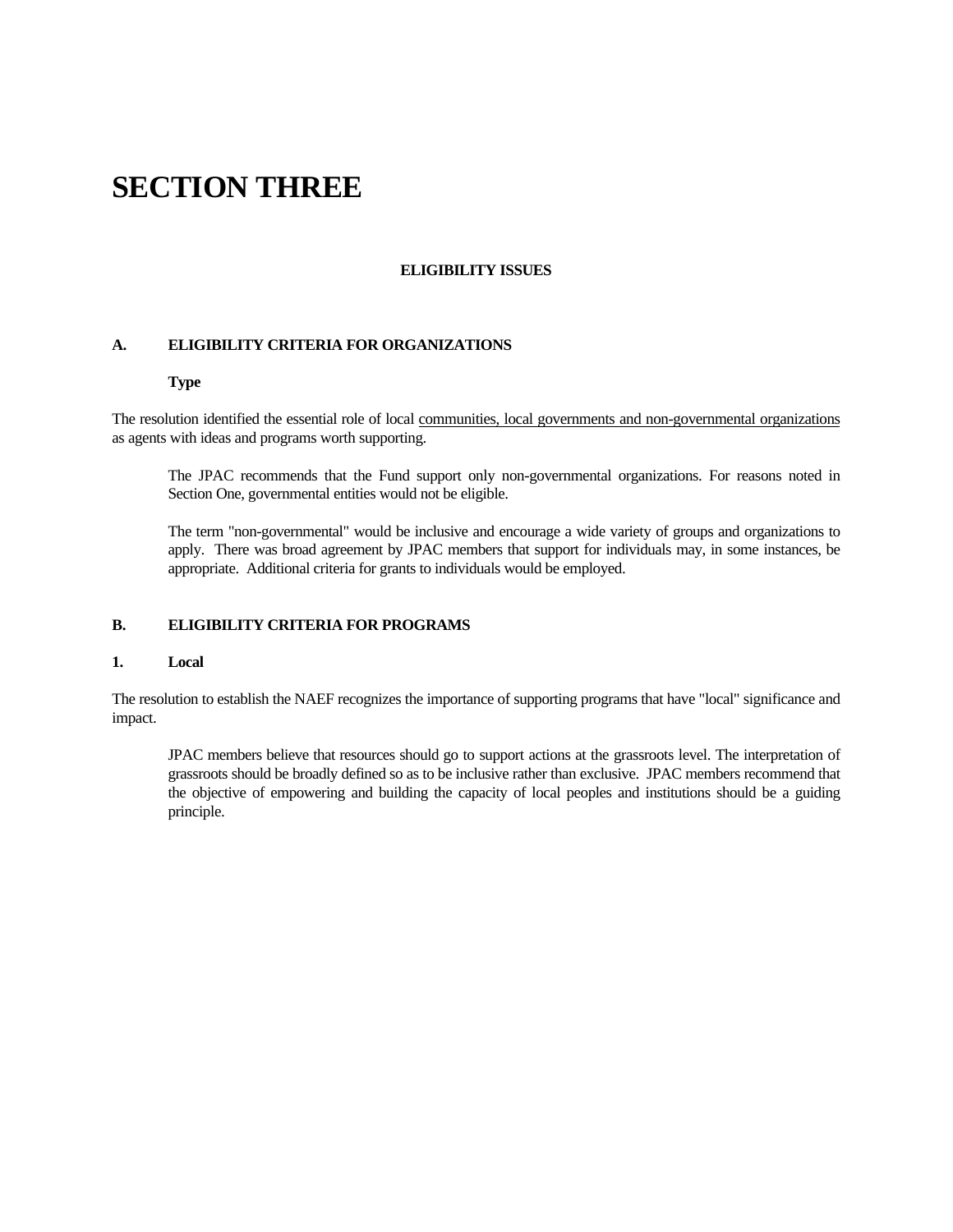### **2. Types of Programs**

JPAC members agree that there are two types of programs that could merit support from the NAEF:

- a. Those that directly fulfill the targeted objectives of the CEC;
- b. Those that serve as important models or precursors to the successful implementation of CEC objectives.

## **3. Additional Programmatic Screens**

The JPAC has approved some additional programmatic screens to help the reviewers determine the eligibility of proposals.

#### CEC/NAFTA Policies

- Meets anti-discriminatory policy of CEC
- Objectives support sustainable development principles as agreed to by the Council members
- Social, environmental and economic impact of project are articulated and benefits are clearly identified

#### Organizational Credibility/ Stability

- Clear leadership/management structure
- Demonstrates ability to manage resources

#### Administration

- Long-term and short term deliverables are clear and reasonable
- Administrative costs and overhead are not excessive and are detailed
- Understands the institutional and organizational support necessary to ensure success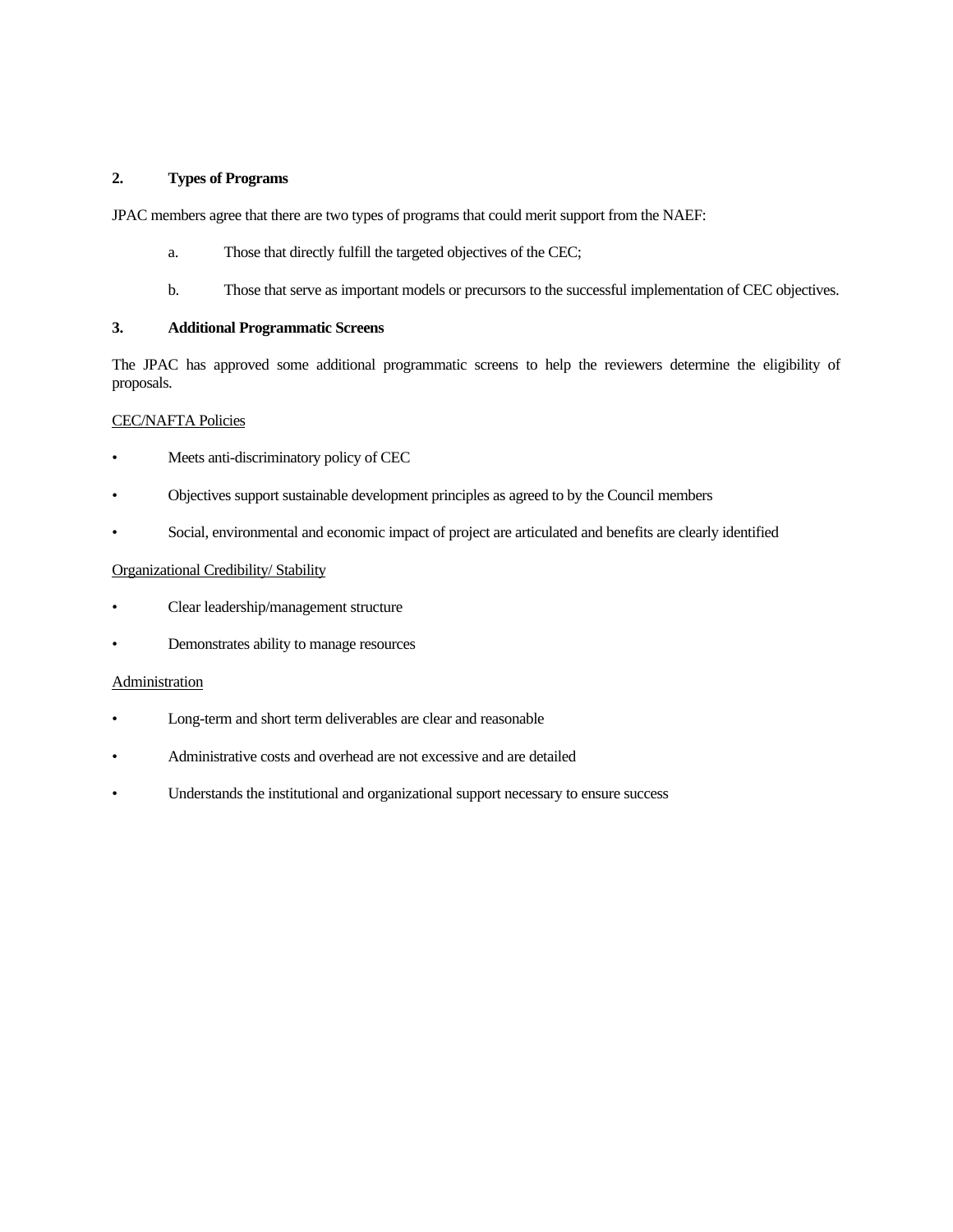## Community Support/Impact

- Has a strong community participation plan
- Has considered possibility of leveraging resources
- Empowers and builds capacity of local peoples and institutions

### Financial

• Future funding needs are recognized and considered

## **Dissemination**

- Has a strong dissemination plan to share the results of their work with the public/policy makers
- Resources for implementing dissemination plans are included in project budget

### **Evaluation**

- Has well developed plans for evaluating both impact and process
- Resources for conducting the evaluation are included in the project budget

## Replication/Transferability

• Where appropriate, replicability and transferability of process or strategy is articulated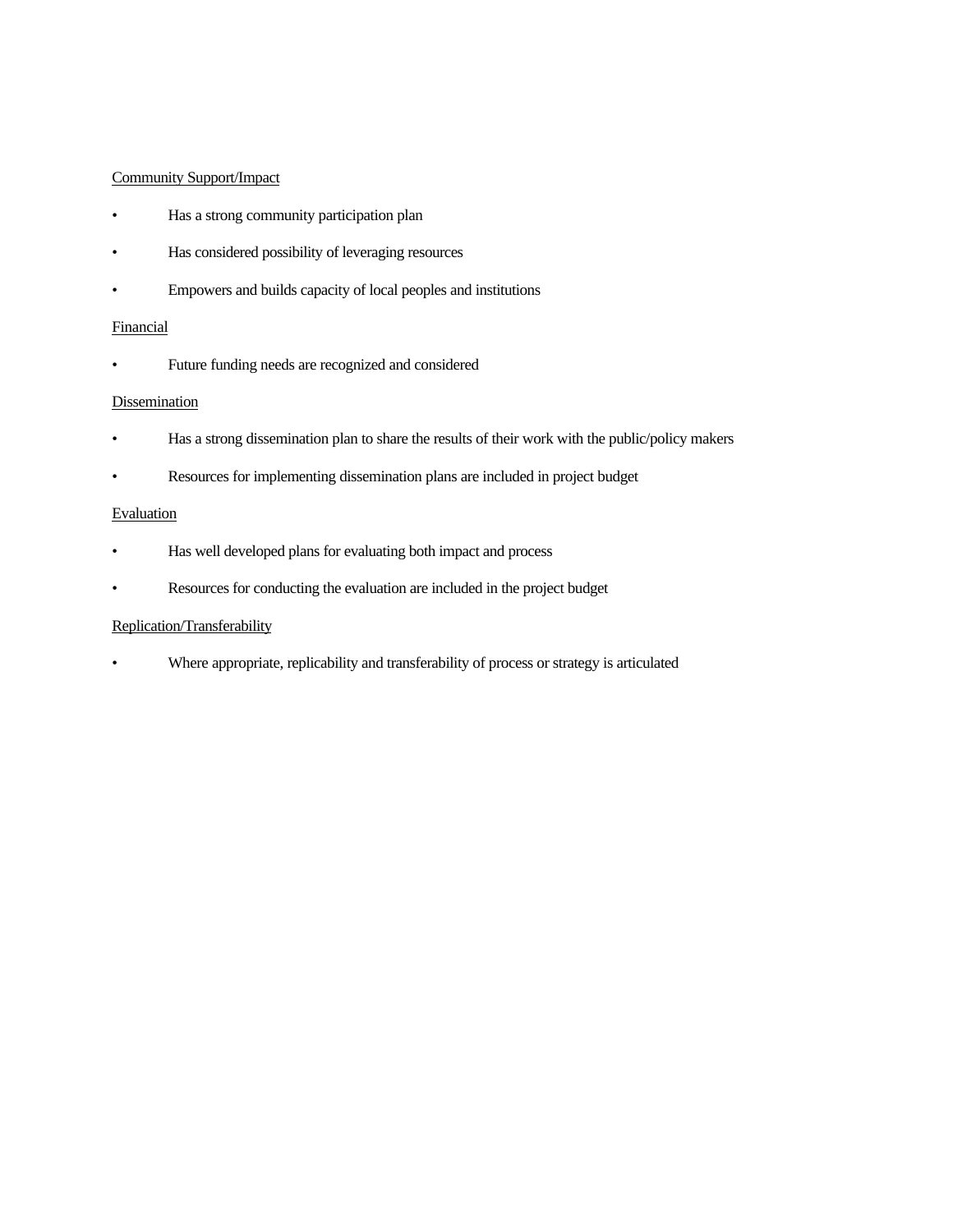# **SECTION FOUR**

## **IMPLEMENTATION TIMETABLE**

JPAC members recommend that the Council launch the Fund and invite proposals at its next meeting, which is scheduled for April 22-24 in Hamilton.

In preparation for that meeting, the JPAC recommends that the CEC send the draft criteria and administrative structure out for public review and comment.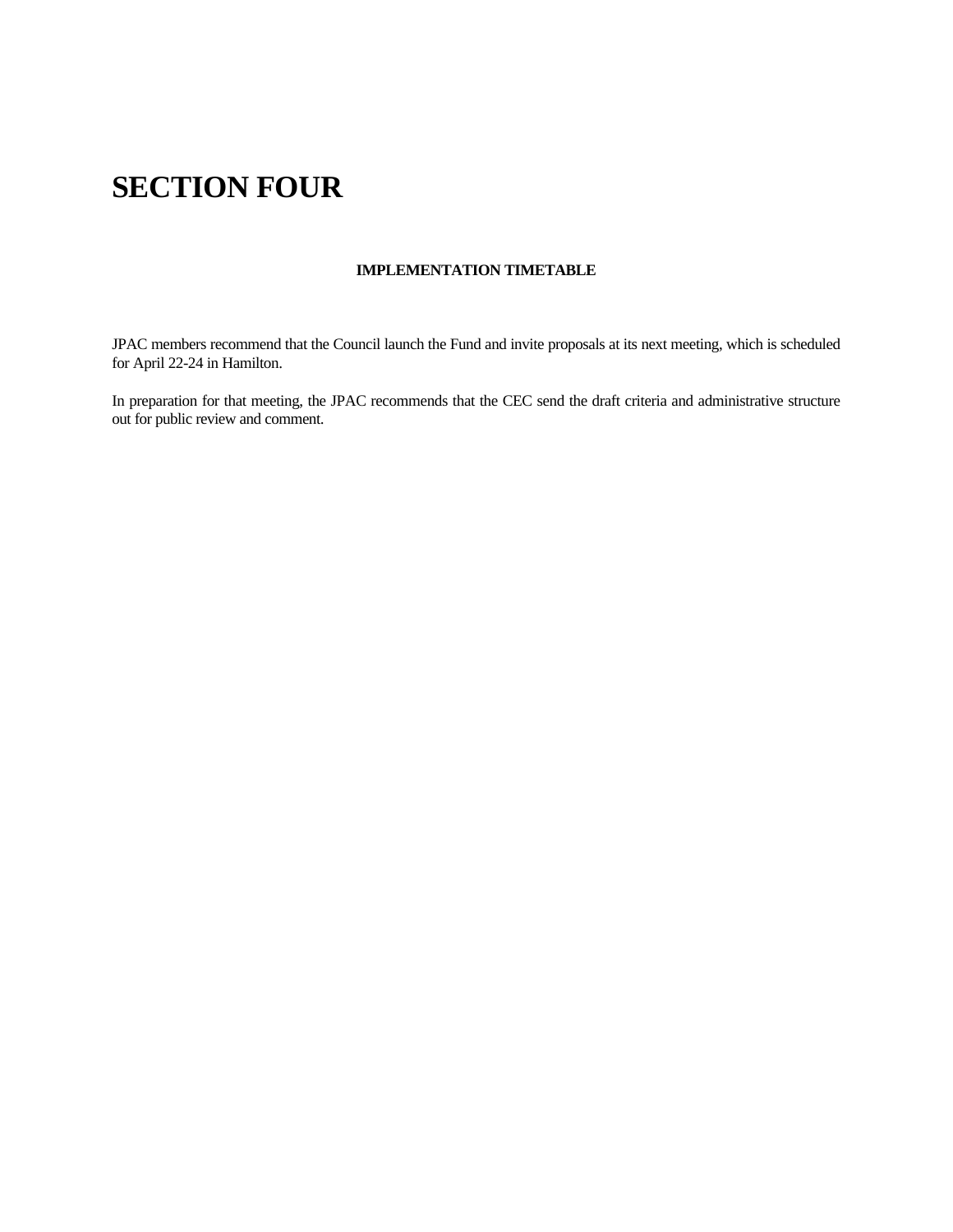

*Comité Consultivo Público Conjunto (CCPC)*

*Joint Public Advisory Committee (JPAC)*

Appendix D

## **ADVICE TO COUNCIL: N<sup>o</sup> 95-7**

## **Re: Silva Reservoir Report**

At its meeting of December 7 & 8, the JPAC reviewed the Report on the Migratory Bird Mortality of 1994/95 at the Silva Reservoir.

The Committee complimented the Panel on the thoroughness of their work and endorsed the recommendations of the Panel and of the Secretariat.

The Committee draws the particular attention of Council to the following Secretariat recommendations:

- 8. support of the Mexican government in pursuing international funds to establish necessary programs;
- 9. a comprehensive evaluation of the environmental compliance situation in the Turbio River Basin area and the implementation of a pollution prevention program;
- 5. assign high priority to the Turbio Basin Initiative and that the Initiative be continued through to its completion.

The JPAC commends the comprehensive approach taken by the Panel and by the Secretariat. This issue draws attention to the pervasiveness of sewage pollution, the need to apply basin-wide approaches to solutions and the continental dimensions of migratory bird mortality.

The Committee emphasizes the importance of disseminating the Report and in making it easily accessible to local populations.

The Committee recommends that progress in implementing the recommendations be reviewed in two years.

Note: Mr. Peter Berle withdrew from discussion on this subject due to his earlier association with the National Audubon Society.

December 8, 1995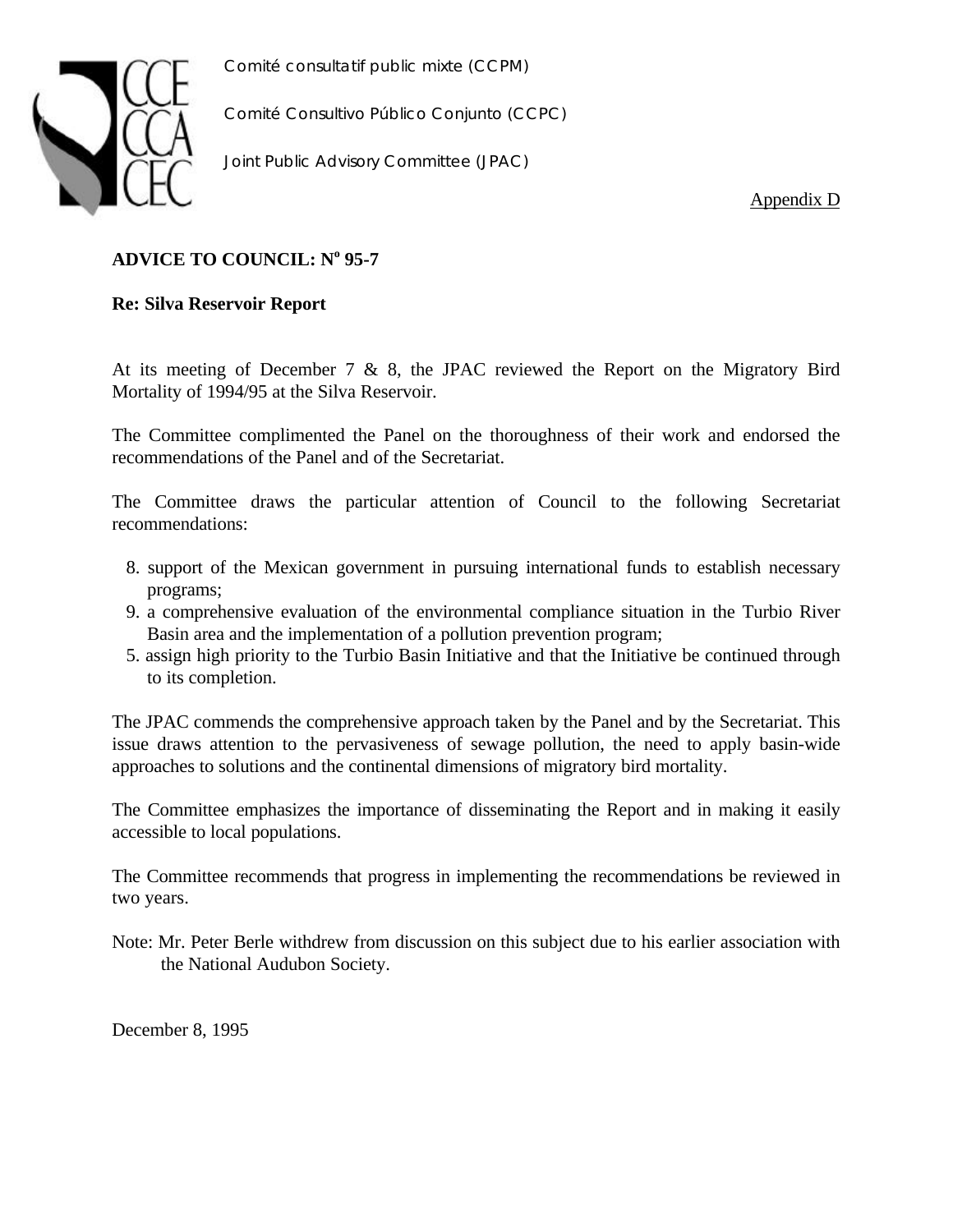

*Comité Consultivo Público Conjunto (CCPC)*

*Joint Public Advisory Committee (JPAC)*

Appendix E

# **ADVICE TO COUNCIL: N<sup>o</sup> 95-8**

## **Re: 1996 Program and Budget of the Commission**

As requested by Council, the JPAC reviewed the 1996 Program and Budget of the Commission at its meeting of December 7-8, 1995.

The Committee noted the great progress made in the course of 1995 in defining strategic areas, in providing structure to the program and in preparing and presenting individual projects.

The establishment of a fixed date (such as late April) for the Annual Session of Council will henceforth allow all three components of the Commission to plan and develop the annual program on the basis of a definitive cycle.

Such a planning cycle is essential to allow timely input from the JPAC and other interested parties in shaping program priorities before finalizing specific projects.

The Committee has scheduled its 1996 sessions so as to be able to provide advice at strategic points in the program development cycle. The Committee has also decided to review a few projects in greater detail at each of its sessions.

The Committee in conscious that its advice on the 1996 Program comes at a late point in the cycle and has shaped its recommendations accordingly.

The following constitute the advice of the JPAC on the 1996 Program.

## **General - Program Development**

- The Committee accepts the budgetary allocation between items as appropriate at the present stage of program development (Attachment: 1996 Budget Breakdown);
- The Committee will work with Council and the Secretariat to establish an annual planning process within the next six months;
- There is a continued need to enhance the strategic nature and sharpen the focus of the program despite pressures to scatter resources in a large number of projects.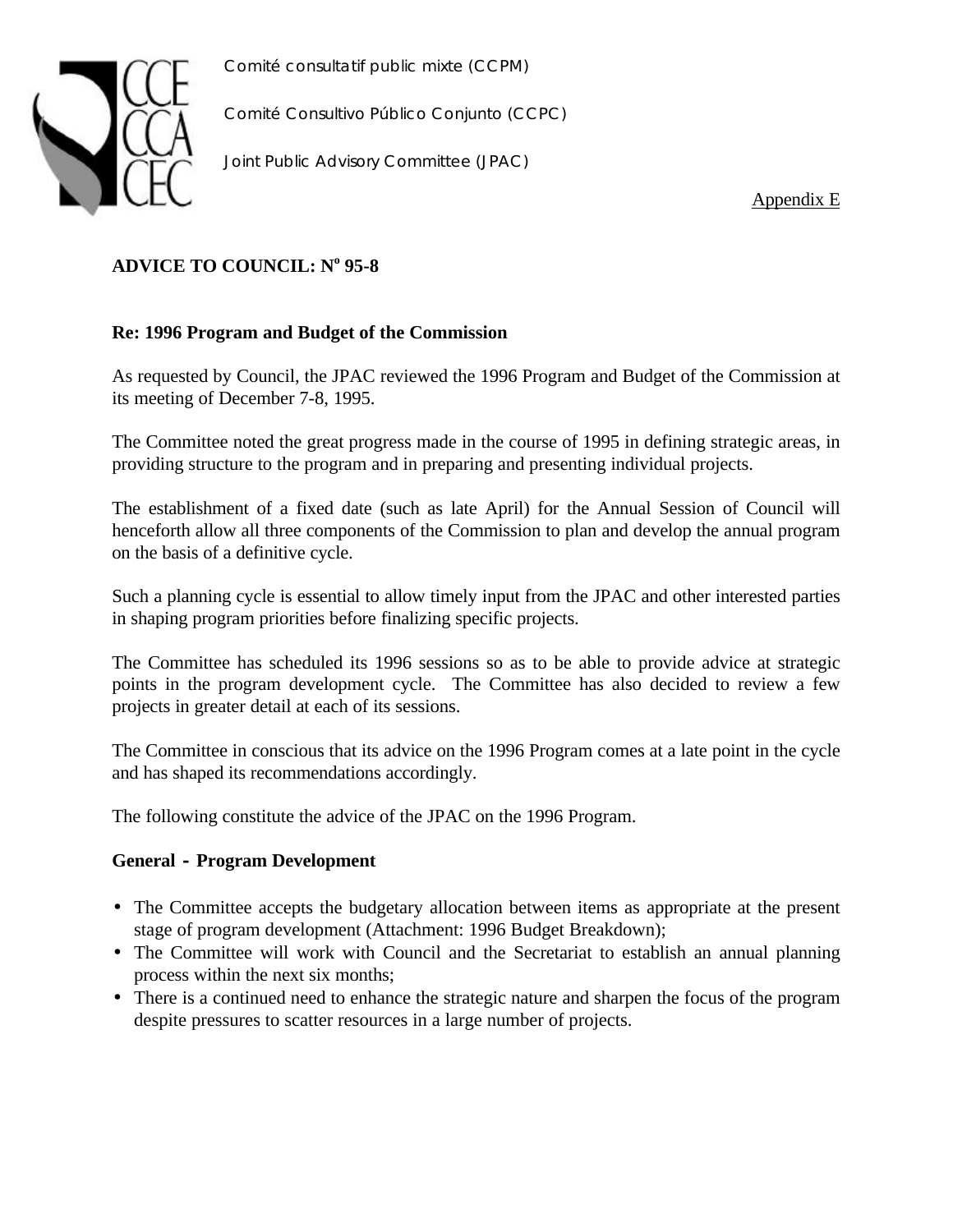## **With regard to project structure**

The Committee recommends that the following elements be integrated in the planning and implementation of every project where appropriate, and that they be identified clearly in project budgets:

- A clear statement of the results to be achieved and of the beneficiaries;
- Public outreach and participation;
- The participation of local communities and of indigenous organizations;
- The dissemination of project results and other pertinent information to all affected parties;
- Follow-up plans and evaluation procedures.

## **With regard to project presentation**

The Committee made a number of recommendations concerning the presentation of projects in order to enhance their effectiveness and to facilitate analysis and understanding:

- Indicate the unique role to be played by the Commission ("Why us?");
- Provide a timeline, indicating key milestones;
- Indicate links between projects that have a chronological sequence (by timeline);
- Provide more detailed budget breakdown including proposed allocation of project funds;
- Identify the project manager;
- Always, provide sharp focus as to purpose and clear indication of expected results.

## **With regard to the overall budget**

Budget provision should be clearly made for the following items:

- Intervenor funding and public participation in projects and events;
- Specifically, public participation at the Annual Session of Council;
- Prompt and accurate translations of documents;
- Sessions of the JPAC activities of the Chair, ongoing and informal consultations and outreach: \$250,000 US.

The JPAC also recognizes the importance of staff development and encourages continued attention in this area.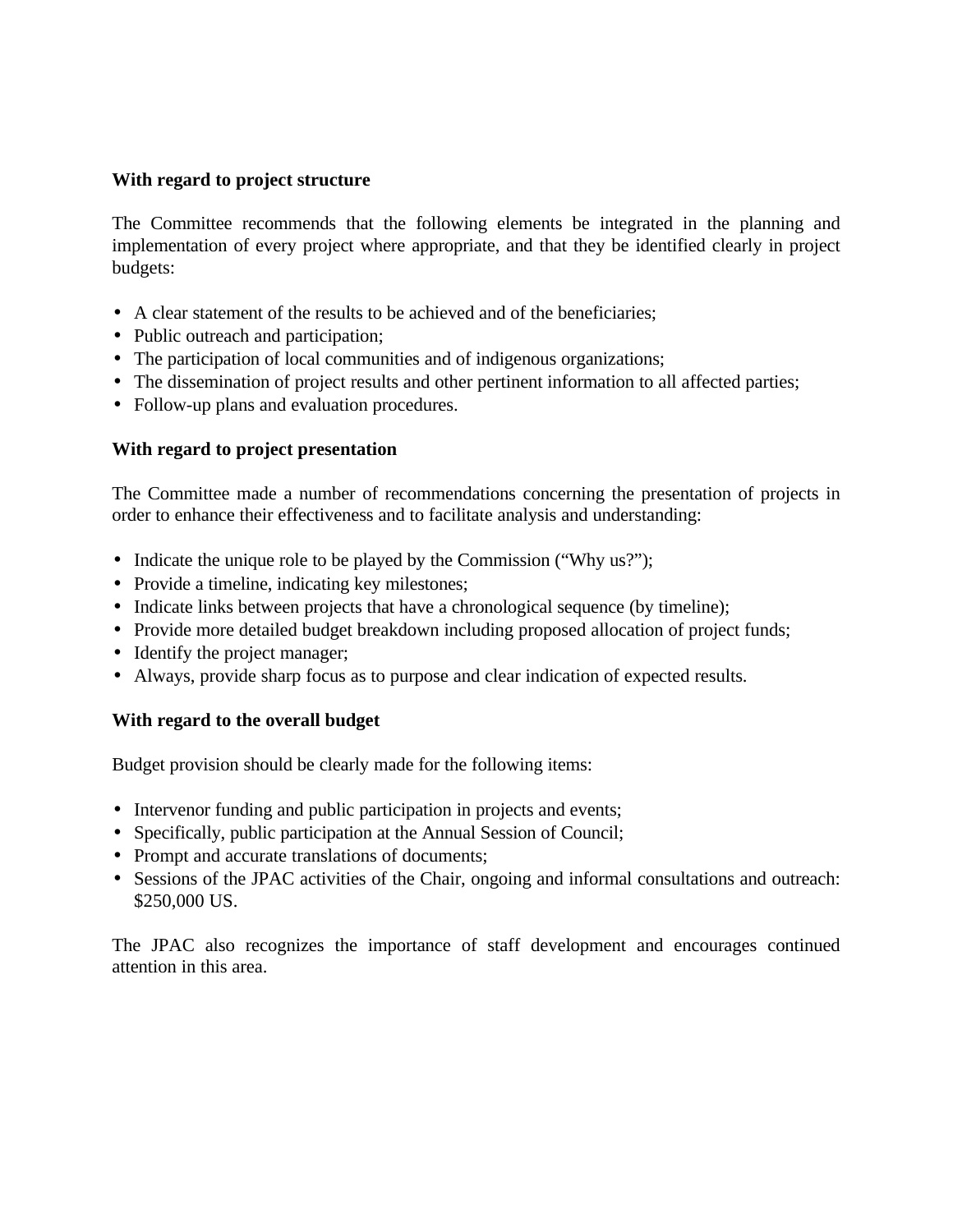## **Specific project recommendations**

The Committee reviewed briefly every project in the 1996 Program and is providing its comments directly to the Secretariat.

The Committee expressed its appreciation to the Secretariat for their achievement in putting together the 1996 Program and Budget.

December 8, 1995

Enclosure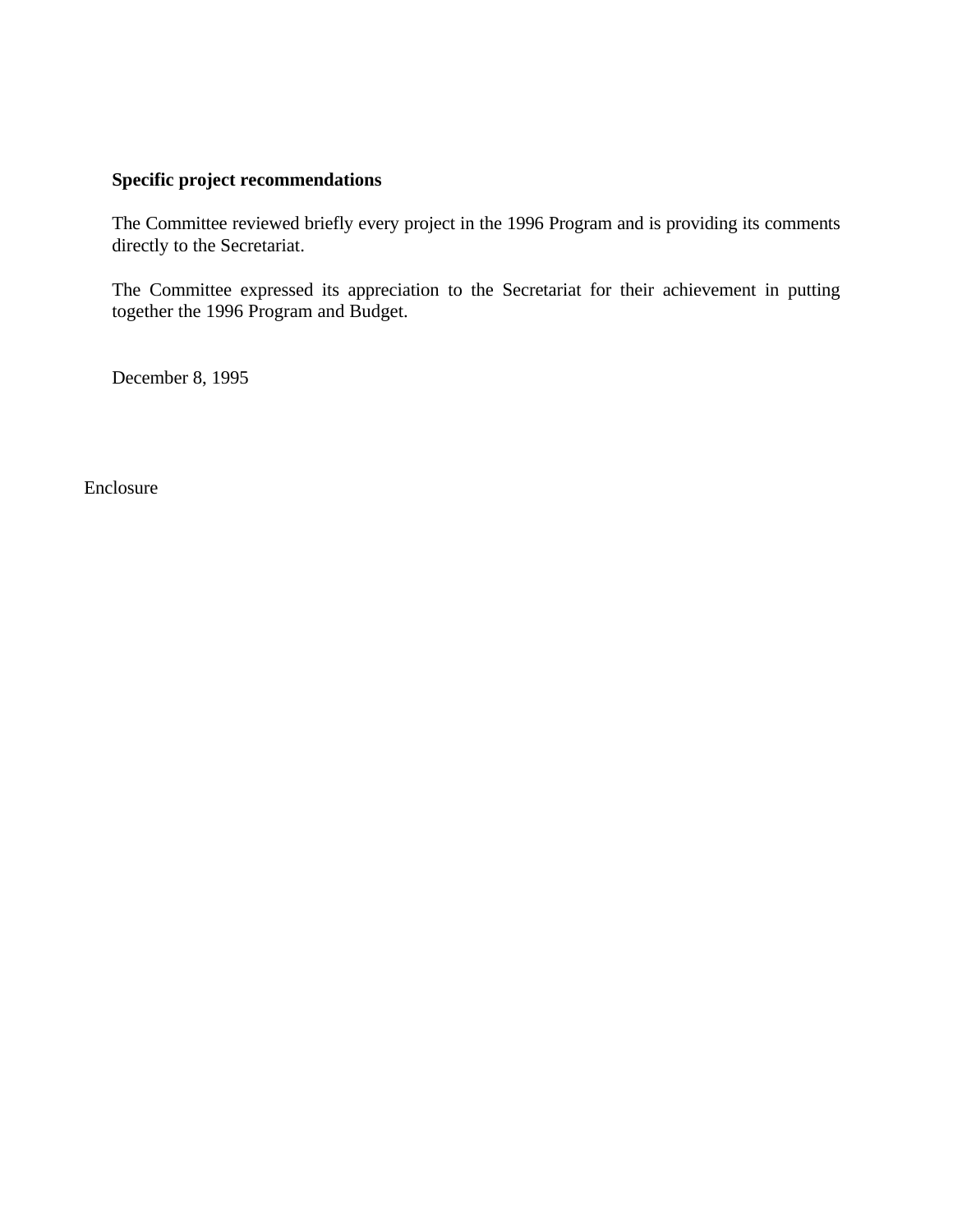# **1996 Budget Breakdown**

| <b>Habitat and Species</b>           | \$330,000   | $(6.3\%)$  |
|--------------------------------------|-------------|------------|
| <b>Reducing Risk</b>                 | \$1,420,000 | $(27.3\%)$ |
| Climate Change and Energy Efficiency | \$615,000   | $(11.8\%)$ |
| Capacity Building                    | \$285,000   | $(5.5\%)$  |
| <b>Trade and Environment</b>         | \$305,000   | $(5.9\%)$  |
| <b>Technology Cooperation</b>        | \$260,000   | (5.0 %)    |
| <b>Economic Instruments</b>          | \$70,000    | $(1.3\%)$  |
| <b>Enforcement Cooperation</b>       | \$630,000   | $(12.1\%)$ |
| <b>North American Greenlane</b>      | \$620,000   | $(11.9\%)$ |
| <b>Specific Obligations</b>          | \$670,000   | $(12.9\%)$ |
|                                      |             | 100 %      |